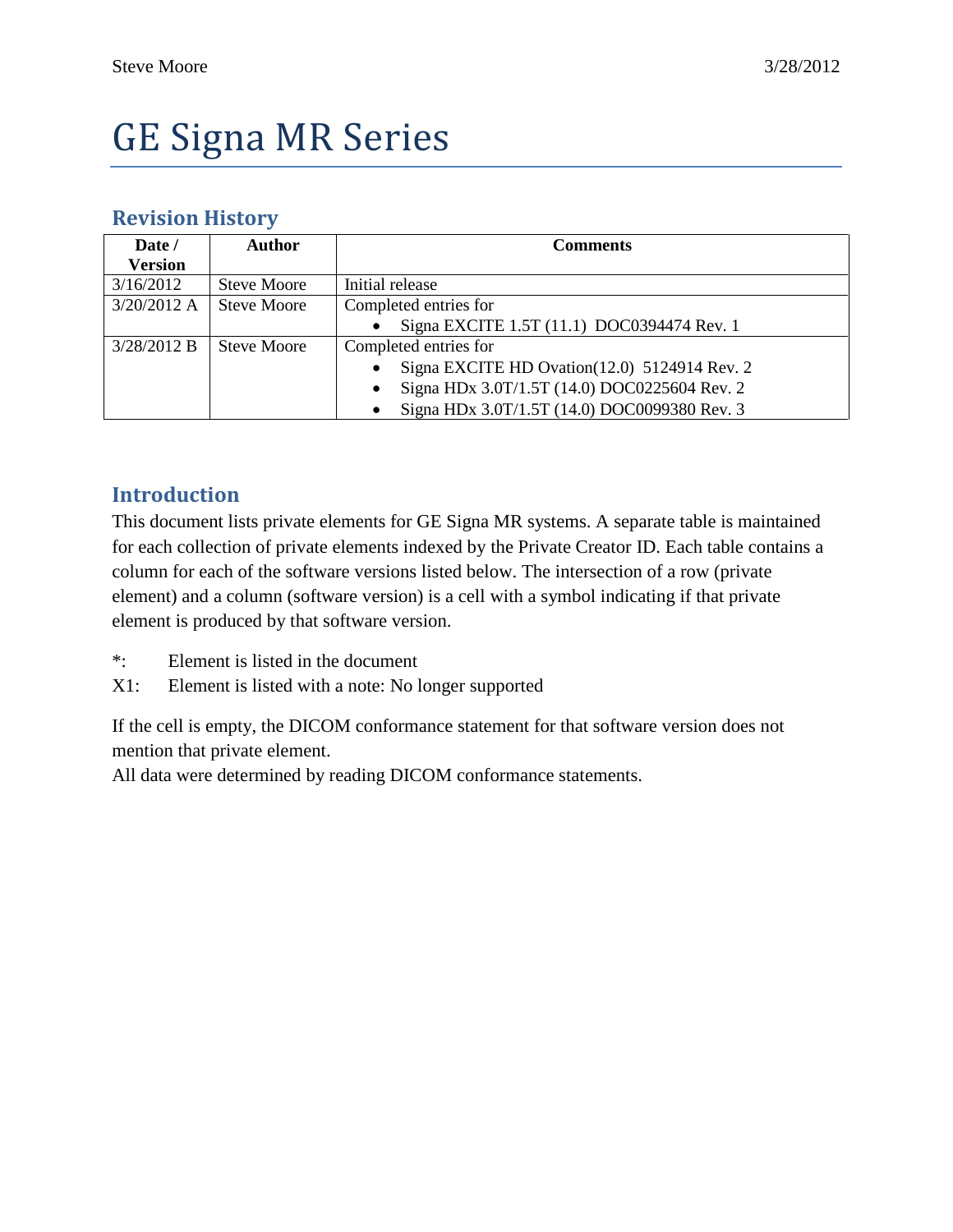## **Scanner/Software Versions**

| Link Name / GE website                                         | <b>Model</b>                           | <b>Software</b><br><b>Version</b> | <b>Document</b>   |
|----------------------------------------------------------------|----------------------------------------|-----------------------------------|-------------------|
| Signa EXCITE $3T/1.5T(11.0)$<br>2388702DRS Rev. 0              | Signa Excite                           | 11.0                              | 2388702DRS Rev. 0 |
| Signa EXCITE Ovation /<br>OpenSpeed (11.0)<br>2388702DRS Rev.0 | Signa Excite                           | 11.0                              | 2388702DRS Rev. 0 |
| Signa EXCITE $1.5T(11.1)$<br>DOC0394474 Rev. 1                 | Signa Excite                           | 11.1                              | DOC0394474 Rev. 1 |
| Signa EXCITE HD 3.0T/1.5T<br>$(12.0)$ 5124914 Rev. 2           | Signa Excite HD<br>3.0T/1.5T           | 12.0                              | 5124914 Rev. 2    |
| Signa EXCITE HD Profile /<br>Openspeed (12.0) 5124914<br>Rev.2 | Signa Excite HD Profile /<br>Openspeed | 12.0                              | 5124914 Rev. 2    |
| Signa EXCITE HD<br>Ovation(12.0) 5124914 Rev. 2                | Signa Excite HD Ovation                | 12.0                              | 5124914 Rev. 2    |
| Signa HDx 3.0T/1.5T (14.0)<br>DOC0099380 Rev. 3                | Signa HD <sub>x</sub>                  | 14.0                              | DOC0099380 Rev. 3 |
| Signa HDx 3.0T/1.5T (14.0)<br>DOC0225604 Rev. 2                | Signa HD <sub>x</sub>                  | 14.0                              | DOC0225604 Rev. 2 |
| Signa HDe 1.5T (14.0)<br>DOC0225604 Rev. 2                     | Signa HD <sub>x</sub>                  | 14.0                              | DOC0225604 Rev. 2 |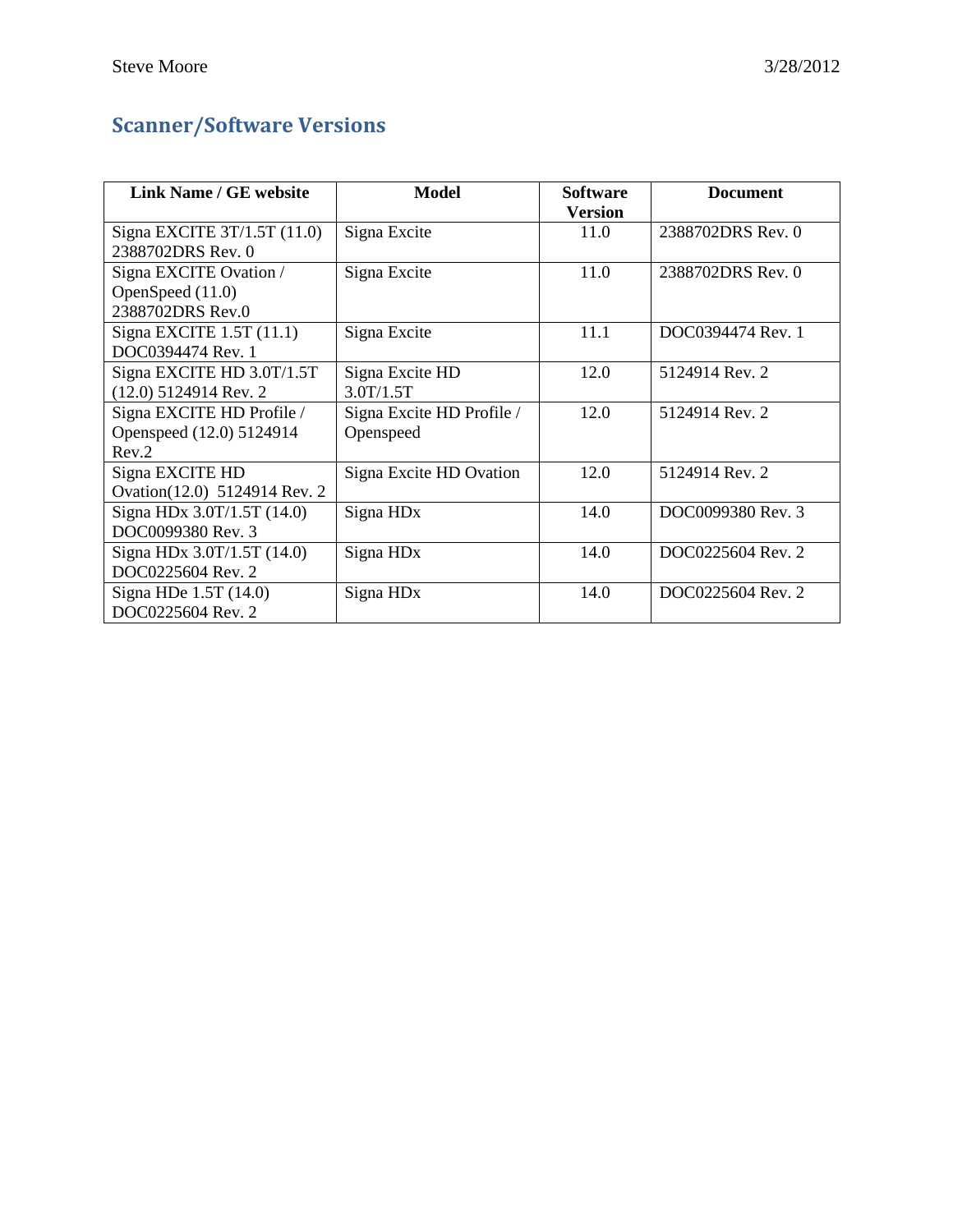## **GEMS\_IDEN\_01**

|                                |            |           |              | EXCITE 3T/1.5T (11.0) | <b>EXCITE 1.5T (11.1)</b> | Signa EXCITE HD Ovation(12.0) | Signa HDx 3.0T/1.5T (14.0) | Signa HDx 3.0T/1.5T (14.0)<br>DOC0099380 Rev. 3 |
|--------------------------------|------------|-----------|--------------|-----------------------|---------------------------|-------------------------------|----------------------------|-------------------------------------------------|
| Description                    | Tag        | <b>VR</b> | VM           |                       |                           |                               |                            |                                                 |
| <b>GEHC Private Creator ID</b> | 0x00090010 |           | $\mathbf{1}$ | $\ast$                | $\ast$                    | $\ast$                        | $\ast$                     | $\ast$                                          |
|                                |            | LO        |              |                       |                           |                               |                            |                                                 |
| Full fidelity                  | 0x00091001 | LO        | $\mathbf{1}$ | X <sub>1</sub>        | X <sub>1</sub>            | X <sub>1</sub>                | X <sub>1</sub>             | X <sub>1</sub>                                  |
| Suite id                       | 0x00091002 | <b>SH</b> | $\mathbf{1}$ | $\ast$                | $\ast$                    | $\ast$                        | $\ast$                     | $\ast$                                          |
| Product ID                     | 0x00091004 | <b>SH</b> | $\mathbf{1}$ | $\ast$                | $\ast$                    | $\ast$                        | $\ast$                     | $\ast$                                          |
| Image Actual Date              | 0x00091027 | <b>SL</b> | $\mathbf{1}$ | $\ast$                | $\ast$                    | $\ast$                        | $\ast$                     | $\ast$                                          |
| Service id                     | 0x00091030 | <b>SH</b> | $\mathbf{1}$ | $\ast$                | $\ast$                    | $\ast$                        | $\ast$                     | $\ast$                                          |
| Mobile location number         | 0x00091031 | <b>SH</b> | $\mathbf{1}$ | $\ast$                | $\ast$                    | $\ast$                        | $\ast$                     | $\ast$                                          |
| <b>Equipment UID</b>           | 0x000910e3 | UI        | $\mathbf{1}$ | $\ast$                | $\ast$                    | $\ast$                        | $\ast$                     | $\ast$                                          |
| <b>Genesis Version - now</b>   | 0x000910e6 | <b>SH</b> | $\mathbf{1}$ | X <sub>1</sub>        | X <sub>1</sub>            | X <sub>1</sub>                | X <sub>1</sub>             | X <sub>1</sub>                                  |
| Exam Record Checksum           | 0x000910e7 | UL        | $\mathbf{1}$ | X <sub>1</sub>        | X <sub>1</sub>            | X <sub>1</sub>                | X <sub>1</sub>             | X <sub>1</sub>                                  |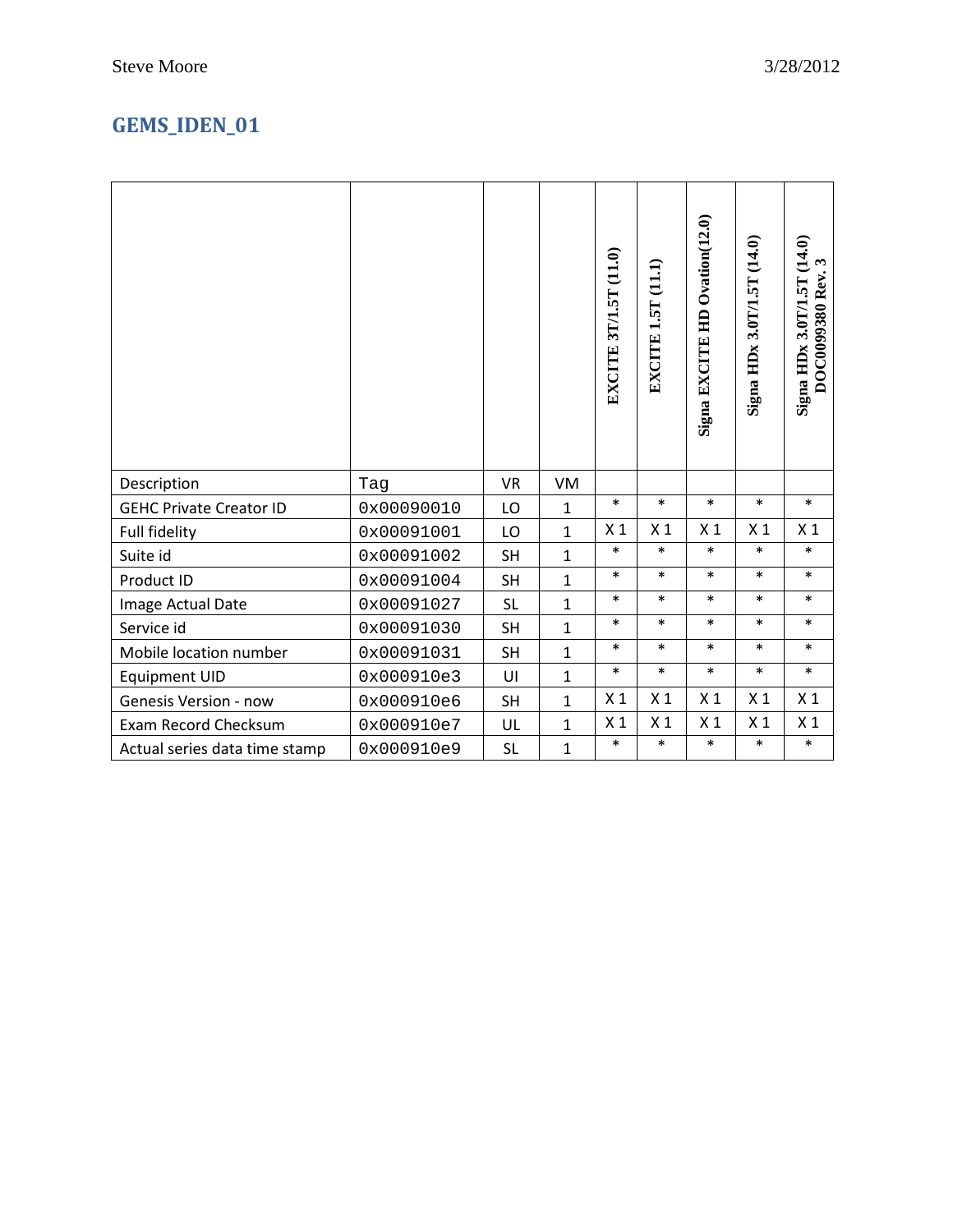## **GEMS\_PATI\_01**

|                                |            |    |              | $(11.0)$<br>3T/1.5T<br><b>EXCITE</b> | (11.1)<br>1.5T<br><b>EXCITE</b> | $O$ vation $(12.0)$<br>旵<br><b>EXCITE</b><br>Signa. | 3.0T/1.5T (14.0)<br>Signa HDx | (14.0) DOC0099380<br>$\boldsymbol{\omega}$<br>$\bullet$<br>Rev.<br>3.0T/1.5T<br>HDx<br>Signa |
|--------------------------------|------------|----|--------------|--------------------------------------|---------------------------------|-----------------------------------------------------|-------------------------------|----------------------------------------------------------------------------------------------|
| <b>GEHC Private Creator ID</b> | 0x00110010 | LO | 1            | $\ast$                               | $\ast$                          | $\ast$                                              | $\ast$                        | $\ast$                                                                                       |
| <b>Patient Status</b>          | 0x00111010 | SS | $\mathbf{1}$ | $\ast$                               | $\ast$                          | $\ast$                                              | $\ast$                        | $\ast$                                                                                       |

## **GEMS\_ACQU\_01**

|                                |            |                 |              | 3T/1.5T (11.0)<br><b>EXCITE</b> | EXCITE 1.5T (11.1) | Signa EXCITE HD Ovation(12.0) | Signa HDx 3.0T/1.5T (14.0) | (14.0) DOC0099380<br>ణ<br>Rev.<br>Signa HDx 3.0T/1.5T |
|--------------------------------|------------|-----------------|--------------|---------------------------------|--------------------|-------------------------------|----------------------------|-------------------------------------------------------|
| <b>GEHC Private Creator ID</b> | 0x00190010 | LO              | $\mathbf{1}$ | $\ast$                          | $\ast$             | $\ast$                        | $\ast$                     | $\ast$                                                |
| Horiz. Frame of ref.           | 0x0019100f | <b>DS</b>       | $\mathbf{1}$ | $\ast$                          | $\ast$             | $\ast$                        | $\ast$                     | $\ast$                                                |
| Series Contrast                | 0x00191011 | SS <sub>1</sub> | $\mathbf{1}$ | $\ast$                          | $\ast$             | $\ast$                        | $\ast$                     | $\ast$                                                |
| Last pseq                      | 0x00191012 | SS <sub>1</sub> | $\mathbf{1}$ | $\ast$                          | X <sub>1</sub>     | $\ast$                        | X <sub>1</sub>             | X <sub>1</sub>                                        |
| Series plane                   | 0x00191017 | SS              | $\mathbf{1}$ | $\ast$                          | X <sub>1</sub>     | $\ast$                        | X <sub>1</sub>             | X <sub>1</sub>                                        |
| First scan ras                 | 0x00191018 | LO              | $\mathbf{1}$ | $\ast$                          | X <sub>1</sub>     | X <sub>1</sub>                | X <sub>1</sub>             | X <sub>1</sub>                                        |
| First scan location            | 0x00191019 | <b>DS</b>       | $\mathbf{1}$ | $\ast$                          | X <sub>1</sub>     | X <sub>1</sub>                | X <sub>1</sub>             | X <sub>1</sub>                                        |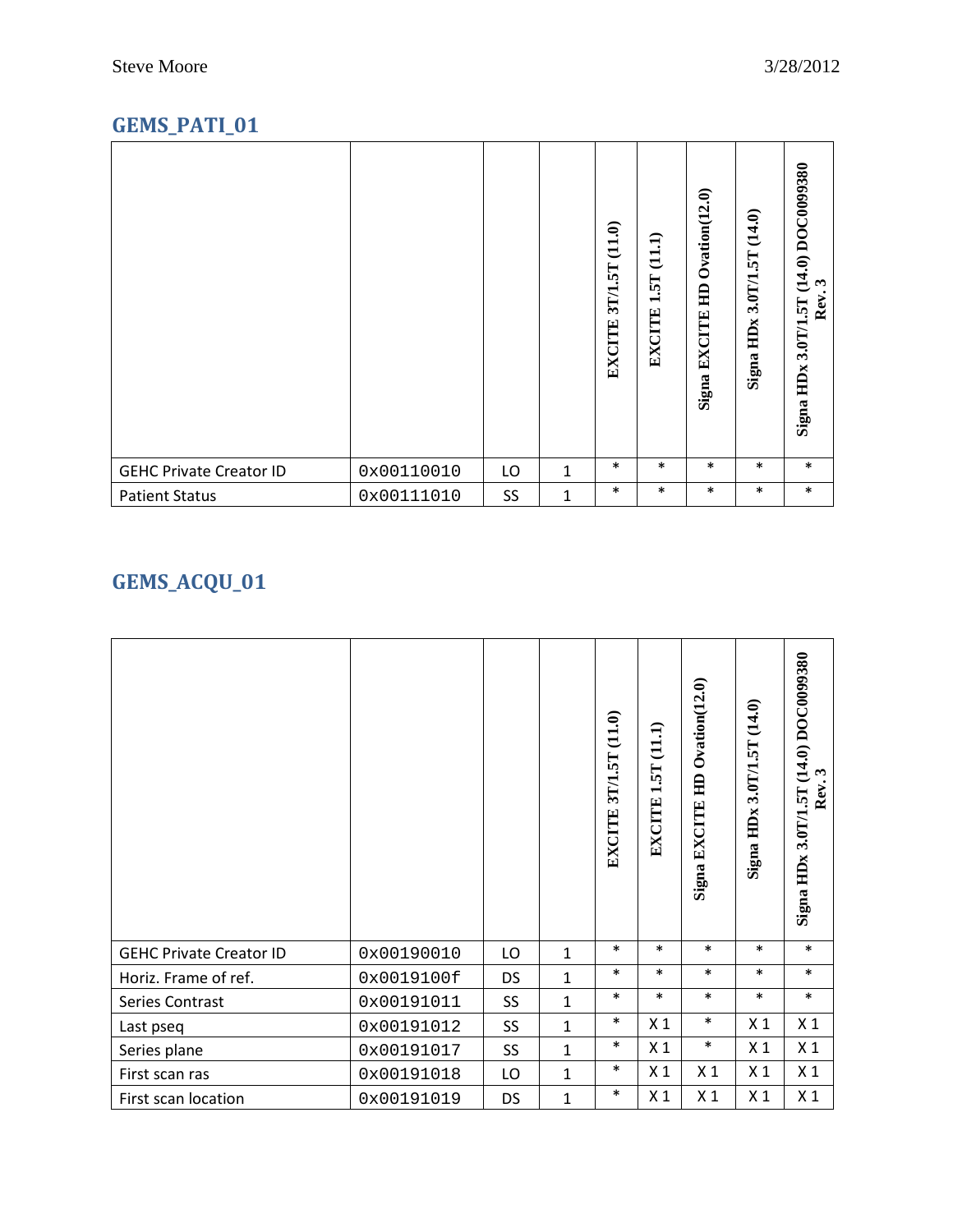| Last scan ras                                         | 0x0019101a | LO        | $\mathbf{1}$   | $\ast$ | X <sub>1</sub> | X <sub>1</sub> | X <sub>1</sub> | X <sub>1</sub> |
|-------------------------------------------------------|------------|-----------|----------------|--------|----------------|----------------|----------------|----------------|
| Last scan loc                                         | 0x0019101b | <b>DS</b> | $\mathbf{1}$   | $\ast$ | X <sub>1</sub> | X <sub>1</sub> | X <sub>1</sub> | X <sub>1</sub> |
| Display field of view                                 | 0x0019101e | <b>DS</b> | $\mathbf{1}$   | $\ast$ | $\ast$         | $\ast$         | $\ast$         | $\ast$         |
| <b>Acquisition Duration</b>                           | 0x0019105a | FL.       | $\mathbf{1}$   | $\ast$ | $\ast$         | $\ast$         | $\ast$         | $\ast$         |
| Second echo                                           | 0x0019107d | <b>DS</b> | $\mathbf{1}$   | $\ast$ | $\ast$         | $\ast$         | $\ast$         | $\ast$         |
| Number of echoes                                      | 0x0019107e | SS        | $\mathbf{1}$   | $\ast$ | $\ast$         | $\ast$         | $\ast$         | $\ast$         |
| Table delta                                           | 0x0019107f | <b>DS</b> | $\mathbf{1}$   | $\ast$ | $\ast$         | $\ast$         | $\ast$         | $\ast$         |
| Contiguous                                            | 0x00191081 | SS        | $\mathbf{1}$   | $\ast$ | $\ast$         | $\ast$         | $\ast$         | $\ast$         |
| Peak SAR                                              | 0x00191084 | DS        | $\mathbf{1}$   | $\ast$ | X <sub>1</sub> | $\ast$         | X <sub>1</sub> | X <sub>1</sub> |
| <b>Monitor SAR</b>                                    | 0x00191085 | <b>SS</b> | $\mathbf{1}$   | $\ast$ | X <sub>1</sub> | X <sub>1</sub> | X <sub>1</sub> | X <sub>1</sub> |
| Cardiac repetition time                               | 0x00191087 | DS        | $\mathbf{1}$   | $\ast$ | $\ast$         | $\ast$         | $\ast$         | $\ast$         |
| Images per cardiac cycle                              | 0x00191088 | SS        | $\overline{1}$ | $\ast$ | $\ast$         | $\ast$         | $\ast$         | $\ast$         |
| Actual receive gain analog                            | 0x0019108a | SS        | $\mathbf{1}$   | $\ast$ | $\ast$         | $\ast$         | $\ast$         | $\ast$         |
| Actual receive gain digital                           | 0x0019108b | SS        | $\mathbf{1}$   | $\ast$ | $\ast$         | $\ast$         | $\ast$         | $\ast$         |
| Delay after trigger                                   | 0x0019108d | <b>DS</b> | $\mathbf{1}$   | $\ast$ | $\ast$         | $\ast$         | $\ast$         | $\ast$         |
| Swappf                                                | 0x0019108f | SS        | $\mathbf{1}$   | $\ast$ | $\ast$         | $\ast$         | $\ast$         | $\ast$         |
| Pause Interval                                        | 0x00191090 | SS        | $\mathbf{1}$   | $\ast$ | $\ast$         | $\ast$         | $\ast$         | $\ast$         |
| Pause Time                                            | 0x00191091 | DS        | $\mathbf{1}$   | $\ast$ | $\ast$         | $\ast$         | $\ast$         | $\ast$         |
| Slice offset on freq axis                             | 0x00191092 | <b>SL</b> | $\mathbf{1}$   | $\ast$ | $\ast$         | $\ast$         | $\ast$         | $\ast$         |
| (L1) Center Frequency                                 |            |           |                | (L1)   | (L2)           | (L2)           | (L2)           | (L2)           |
| (L2) Auto Prescan Center                              |            |           |                |        |                |                |                |                |
| Frequency                                             | 0x00191093 | <b>DS</b> | $\mathbf{1}$   |        |                |                |                |                |
| (L1) Transmit Gain                                    |            |           |                | (L1)   | (L2)           | (L2)           | (L2)           | (L2)           |
| (L2) Auto Prescan Transmit                            |            |           |                |        |                |                |                |                |
| Gain                                                  | 0x00191094 | SS        | $\mathbf{1}$   |        |                |                |                |                |
| (L1) Analog receiver gain<br>(L2) Auto Prescan Analog |            |           |                | (L1)   | (L2)           | (L2)           | (L2)           | (L2)           |
| receiver gain                                         | 0x00191095 | SS        | $\mathbf{1}$   |        |                |                |                |                |
| (L1) Digital receiver gain                            |            |           |                | (L1)   | (L2)           | (L2)           | (L2)           | (L2)           |
| (L2) Auto Prescan Digital                             |            |           |                |        |                |                |                |                |
| receiver gain                                         | 0x00191096 | SS        | 1              |        |                |                |                |                |
| <b>Bitmap defining CVs</b>                            | 0x00191097 | <b>SL</b> | $\mathbf{1}$   | $\ast$ | $\ast$         | $\ast$         | $\ast$         | $\ast$         |
| Center freq. Method                                   | 0x00191098 | SS        | $\mathbf{1}$   | $\ast$ | $\ast$         | $\ast$         | $\ast$         | $\ast$         |
| Pulse Sequence Mode                                   | 0x0019109b | SS        | $\mathbf{1}$   | $\ast$ | $\ast$         | $\ast$         | $\ast$         | $\ast$         |
| Pulse Sequence Name                                   | 0x0019109c | LO        | $\mathbf{1}$   | $\ast$ | $\ast$         | $\ast$         | $\ast$         | $\ast$         |
| Pulse Sequence Date                                   | 0x0019109d | DT        | $\mathbf{1}$   | $\ast$ | $\ast$         | $\ast$         | $\ast$         | $\ast$         |
| Internal Pulse Sequence Name                          | 0x0019109e | LO        | $\mathbf{1}$   | $\ast$ | $\ast$         | $\ast$         | $\ast$         | $\ast$         |
| <b>Transmitting Coil Type</b>                         | 0x0019109f | SS        | $\mathbf{1}$   | $\ast$ | $\ast$         | $\ast$         | $\ast$         | $\ast$         |
| Surface Coil Type                                     | 0x001910a0 | SS        | $\mathbf{1}$   | $\ast$ | $\ast$         | $\ast$         | $\ast$         | $\ast$         |
| <b>Extremity Coil flag</b>                            | 0x001910a1 | SS        | $\mathbf{1}$   | $\ast$ | $\ast$         | $\ast$         | $\ast$         | $\ast$         |
| Raw data run number                                   | 0x001910a2 | <b>SL</b> | $\mathbf{1}$   | $\ast$ | $\ast$         | $\ast$         | $\ast$         | $\ast$         |
| Calibrated Field Strength                             | 0x001910a3 | UL        | $\mathbf{1}$   | $\ast$ | $\ast$         | $\ast$         | $\ast$         | $\ast$         |
| SAT fat/water/bone                                    | 0x001910a4 | SS        | $\mathbf{1}$   | $\ast$ | $\ast$         | $\ast$         | $\ast$         | $\ast$         |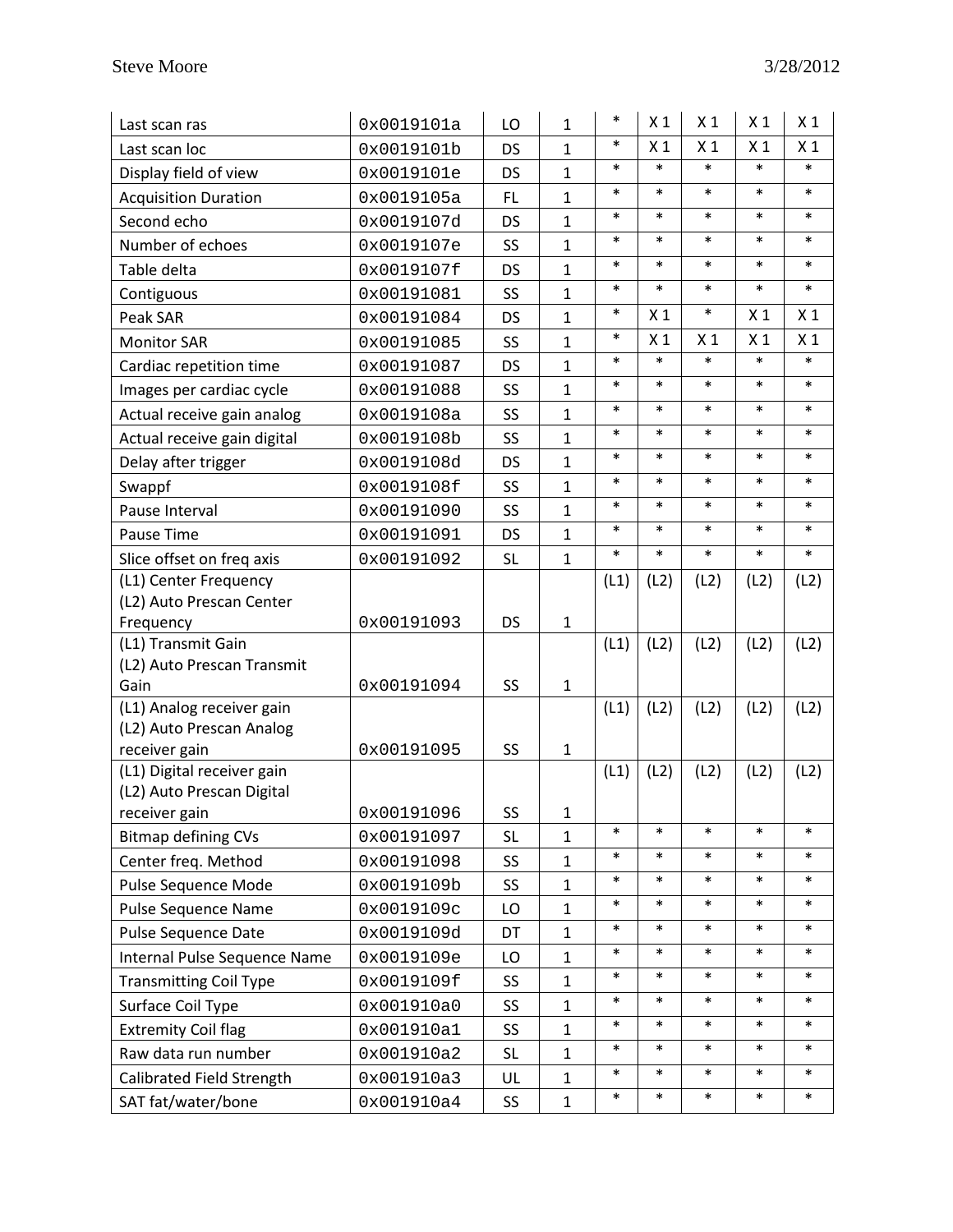| Receive bandwith              | 0x001910a5 | <b>DS</b> | $\mathbf{1}$ | X 1            | X <sub>1</sub> | X <sub>1</sub> | X <sub>1</sub> | X <sub>1</sub> |
|-------------------------------|------------|-----------|--------------|----------------|----------------|----------------|----------------|----------------|
| User data 0                   | 0x001910a7 | <b>DS</b> | $\mathbf{1}$ | $\ast$         | $\ast$         | $\ast$         | $\ast$         | $\ast$         |
| User data 1                   | 0x001910a8 | <b>DS</b> | $\mathbf{1}$ | $\ast$         | $\ast$         | $\ast$         | $\ast$         | $\ast$         |
| User data 2                   | 0x001910a9 | DS        | $\mathbf{1}$ | $\ast$         | $\ast$         | $\ast$         | $\ast$         | $\ast$         |
| User data 3                   | 0x001910aa | <b>DS</b> | $\mathbf{1}$ | $\ast$         | $\ast$         | $\ast$         | $\ast$         | $\ast$         |
| User data 4                   | 0x001910ab | <b>DS</b> | $\mathbf{1}$ | $\ast$         | $\ast$         | $\ast$         | $\ast$         | $\ast$         |
| User data 5                   | 0x001910ac | <b>DS</b> | $\mathbf{1}$ | $\ast$         | $\ast$         | $\ast$         | $\ast$         | $\ast$         |
| user data 6                   | 0x001910ad | <b>DS</b> | $\mathbf{1}$ | $\ast$         | $\ast$         | $\ast$         | $\ast$         | $\ast$         |
| User data 7                   | 0x001910ae | <b>DS</b> | $\mathbf{1}$ | $\ast$         | $\ast$         | $\ast$         | $\ast$         | $\ast$         |
| User data 8                   | 0x001910af | DS        | $\mathbf{1}$ | $\ast$         | $\ast$         | $\ast$         | $\ast$         | $\ast$         |
| User data 9                   | 0x001910b0 | <b>DS</b> | $\mathbf{1}$ | $\ast$         | $\ast$         | $\ast$         | $\ast$         | $\ast$         |
| User data 10                  | 0x001910b1 | <b>DS</b> | $\mathbf{1}$ | $\ast$         | $\ast$         | $\ast$         | $\ast$         | $\ast$         |
| User data 11                  | 0x001910b2 | <b>DS</b> | $\mathbf{1}$ | $\ast$         | $\ast$         | $\ast$         | $\ast$         | $\ast$         |
| User data 12                  | 0x001910b3 | <b>DS</b> | $\mathbf{1}$ | $\ast$         | $\ast$         | $\ast$         | $\ast$         | $\ast$         |
| User data 13                  | 0x001910b4 | <b>DS</b> | $\mathbf{1}$ | $\ast$         | $\ast$         | $\ast$         | $\ast$         | $\ast$         |
| User data 14                  | 0x001910b5 | DS        | $\mathbf{1}$ | $\ast$         | $\ast$         | $\ast$         | $\ast$         | $\ast$         |
| User data 15                  | 0x001910b6 | <b>DS</b> | $\mathbf{1}$ | $\ast$         | $\ast$         | $\ast$         | $\ast$         | $\ast$         |
| User data 16                  | 0x001910b7 | <b>DS</b> | $\mathbf{1}$ | $\ast$         | $\ast$         | $\ast$         | $\ast$         | $\ast$         |
| User data 17                  | 0x001910b8 | DS        | $\mathbf{1}$ | $\ast$         | $\ast$         | $\ast$         | $\ast$         | $\ast$         |
| User data 18                  | 0x001910b9 | <b>DS</b> | $\mathbf{1}$ | $\ast$         | $\ast$         | $\ast$         | $\ast$         | $\ast$         |
| User data 19                  | 0x001910ba | <b>DS</b> | $\mathbf{1}$ | $\ast$         | $\ast$         | $\ast$         | $\ast$         | $\ast$         |
| User data 20                  | 0x001910bb | <b>DS</b> | $\mathbf{1}$ | $\ast$         | $\ast$         | $\ast$         | $\ast$         | $\ast$         |
| User data 21                  | 0x001910bc | <b>DS</b> | $\mathbf{1}$ | $\ast$         | $\ast$         | $\ast$         | $\ast$         | $\ast$         |
| User data 22                  | 0x001910bd | DS        | $\mathbf{1}$ | $\ast$         | $\ast$         | $\ast$         | $\ast$         | $\ast$         |
| Projection angle              | 0x001910be | <b>DS</b> | $\mathbf{1}$ | $\ast$         | $\ast$         | $\ast$         | $\ast$         | $\ast$         |
| Saturation planes             | 0x001910c0 | SS        | $\mathbf{1}$ | $\ast$         | $\ast$         | $\ast$         | $\ast$         | $\ast$         |
| Surface coil intensity        | 0x001910c1 | SS        | $\mathbf{1}$ | X <sub>1</sub> | X <sub>1</sub> | X <sub>1</sub> | X <sub>1</sub> | X <sub>1</sub> |
| <b>SAT location R</b>         | 0x001910c2 | SS        | $\mathbf{1}$ | $\ast$         | $\ast$         | $\ast$         | $\ast$         | $\ast$         |
| <b>SAT location L</b>         | 0x001910c3 | SS        | $\mathbf{1}$ | $\ast$         | $\ast$         | $\ast$         | $\ast$         | $\ast$         |
| <b>SAT location A</b>         | 0x001910c4 | SS        | $\mathbf{1}$ | $\ast$         | $\ast$         | $\ast$         | $\ast$         | $\ast$         |
| <b>SAT location P</b>         | 0x001910c5 | SS        | $\mathbf{1}$ | $\ast$         | $\ast$         | $\ast$         | $\ast$         | $\ast$         |
| <b>SAT location H</b>         | 0x001910c6 | SS        | $\mathbf{1}$ | $\ast$         | $\ast$         | $\ast$         | $\ast$         | $\ast$         |
| <b>SAT location F</b>         | 0x001910c7 | SS        | $\mathbf{1}$ | $\ast$         | $\ast$         | $\ast$         | $\ast$         | $\ast$         |
| SAT thickness R/L             | 0x001910c8 | SS        | $\mathbf{1}$ | $\ast$         | $\ast$         | $\ast$         | $\ast$         | $\ast$         |
| SAT thickness A/P             | 0x001910c9 | SS        | $\mathbf{1}$ | $\ast$         | $\ast$         | $\ast$         | $\ast$         | $\ast$         |
| SAT thickness H/F             | 0x001910ca | SS        | $\mathbf{1}$ | $\ast$         | $\ast$         | $\ast$         | $\ast$         | $\ast$         |
| (L1) Prescribed flow axis     |            |           |              | (L1)           | (L2)           | (L2)           | (L2)           | (L2)           |
| (L2) Phase Contrast flow axis | 0x001910cb | SS        | 1            |                |                |                |                |                |
| Velocity encoding             | 0x001910cc | SS        | $\mathbf{1}$ | $\ast$         | $\ast$         | $\ast$         | $\ast$         | $\ast$         |
| Thickness disclaimer          | 0x001910cd | SS        | $\mathbf{1}$ | $\ast$         | $\ast$         | $\ast$         | $\ast$         | $\ast$         |
| Prescan type                  | 0x001910ce | SS        | $\mathbf{1}$ | $\ast$         | $\ast$         | $\ast$         | $\ast$         | $\ast$         |
| Prescan status                | 0x001910cf | SS        | $\mathbf{1}$ | $\ast$         | $\ast$         | $\ast$         | $\ast$         | $\ast$         |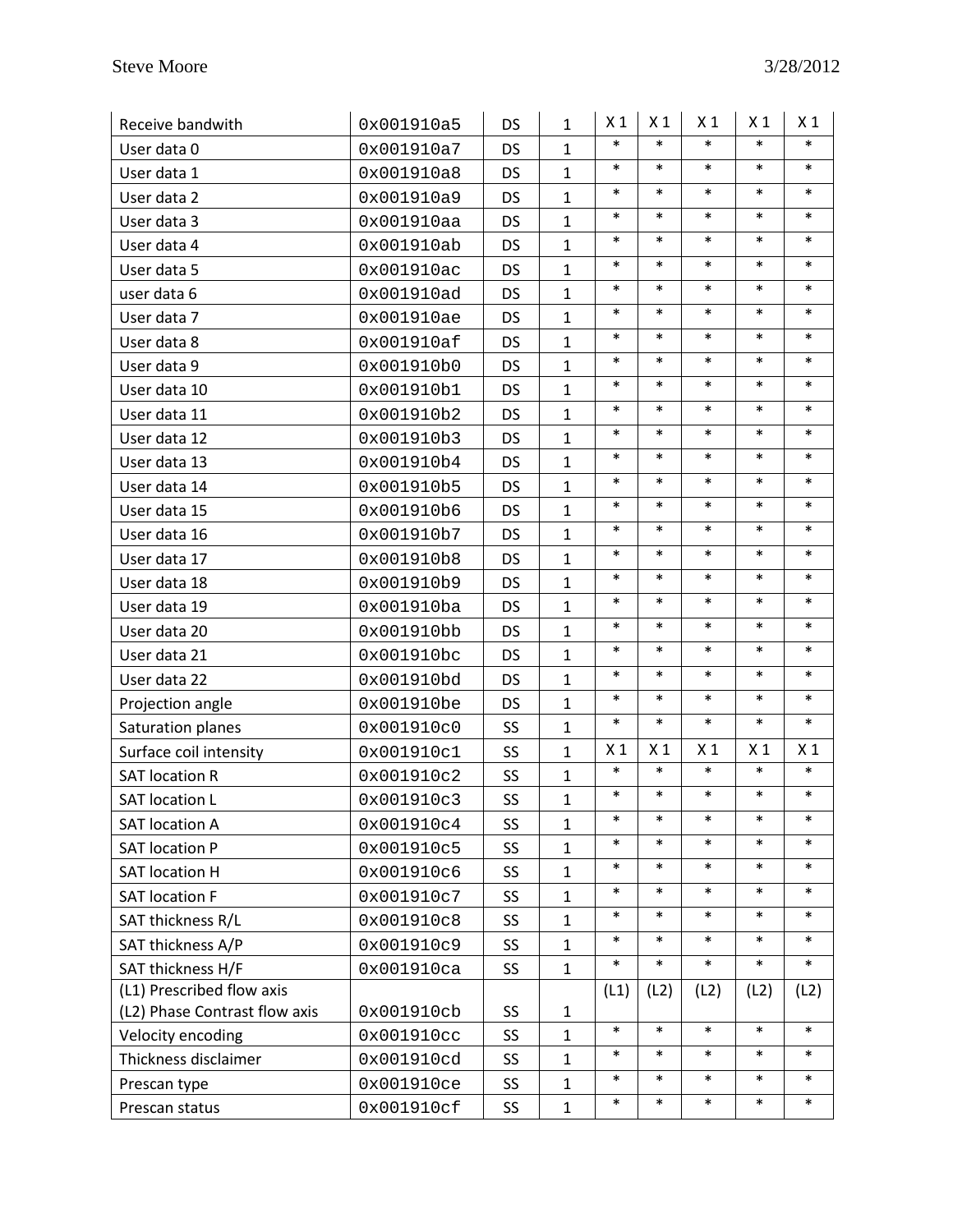| Raw data type                  | 0x001910d0 | <b>SH</b> | $\mathbf{1}$ | $\ast$         | $\ast$         | $\ast$         | $\ast$         | $\ast$         |
|--------------------------------|------------|-----------|--------------|----------------|----------------|----------------|----------------|----------------|
| Projection Algorithm           | 0x001910d2 | <b>SS</b> | 1            | X <sub>1</sub> | $\ast$         | $\ast$         | *              | $\ast$         |
| (L1) Projection algorithm      |            |           |              | (L1)           | (L2)           | (L2)           | (L2)           | (L2)           |
| (L2) Projection Algorithm Name | 0x001910d3 | <b>SH</b> | 1            |                |                |                |                |                |
| Fractional echo                | 0x001910d5 | <b>SS</b> | $\mathbf{1}$ | $\ast$         | $\ast$         | $\ast$         | $\ast$         | $\ast$         |
| Prep pulse                     | 0x001910d6 | <b>SS</b> | $\mathbf{1}$ | $\ast$         | X <sub>1</sub> | X <sub>1</sub> | X <sub>1</sub> | X <sub>1</sub> |
| Cardiac phase number           | 0x001910d7 | <b>SS</b> | 1            | $\ast$         | $\ast$         | $\ast$         | $\ast$         | $\ast$         |
| Variable echoflag              | 0x001910d8 | <b>SS</b> | 1            | $\ast$         | $\ast$         | $\ast$         | $\ast$         | $\ast$         |
| (L1) Concatenated SAT          |            |           |              | (L1)           | (L2)           | (L2)           | (L2)           | (L2)           |
| (L2) Concatenated SAT {# DTI   |            |           |              |                |                |                |                |                |
| Diffusion Dir., release 9.0 &  |            |           |              |                |                |                |                |                |
| below}                         | 0x001910d9 | DS        | $\mathbf{1}$ |                |                |                |                |                |
| (L1) User data 23              |            |           |              | (L1)           | (L2)           | (L2)           | (L2)           | (L2)           |
| (L2) User data 23 {#DTI        |            |           |              |                |                |                |                |                |
| Diffusion Dir., release 9.0 &  |            |           |              |                |                |                |                |                |
| below}                         | 0x001910df | DS.       | $\mathbf{1}$ |                |                |                |                |                |
| (L1) User data 24              |            |           |              | (L1)           | (L2)           | (L2)           | (L2)           | (L2)           |
| (L2) User data 24 {# DTI       |            |           |              |                |                |                |                |                |
| Diffusion Dir., release 10.0 & |            |           |              |                |                |                |                |                |
| above}                         | 0x001910e0 | <b>DS</b> | $\mathbf{1}$ |                |                |                |                |                |
| <b>Velocity Encode Scale</b>   | 0x001910e2 | <b>DS</b> | $\mathbf{1}$ | $\ast$         | $\ast$         | $\ast$         | $\ast$         | $\ast$         |
| Fast phases                    | 0x001910f2 | <b>SS</b> | $\mathbf{1}$ | $\ast$         | $\ast$         | $\ast$         | $\ast$         | $\ast$         |
| Transmit gain                  | 0x001910f9 | DS        | 1            | $\ast$         | $\ast$         | $\ast$         | $\ast$         | $\ast$         |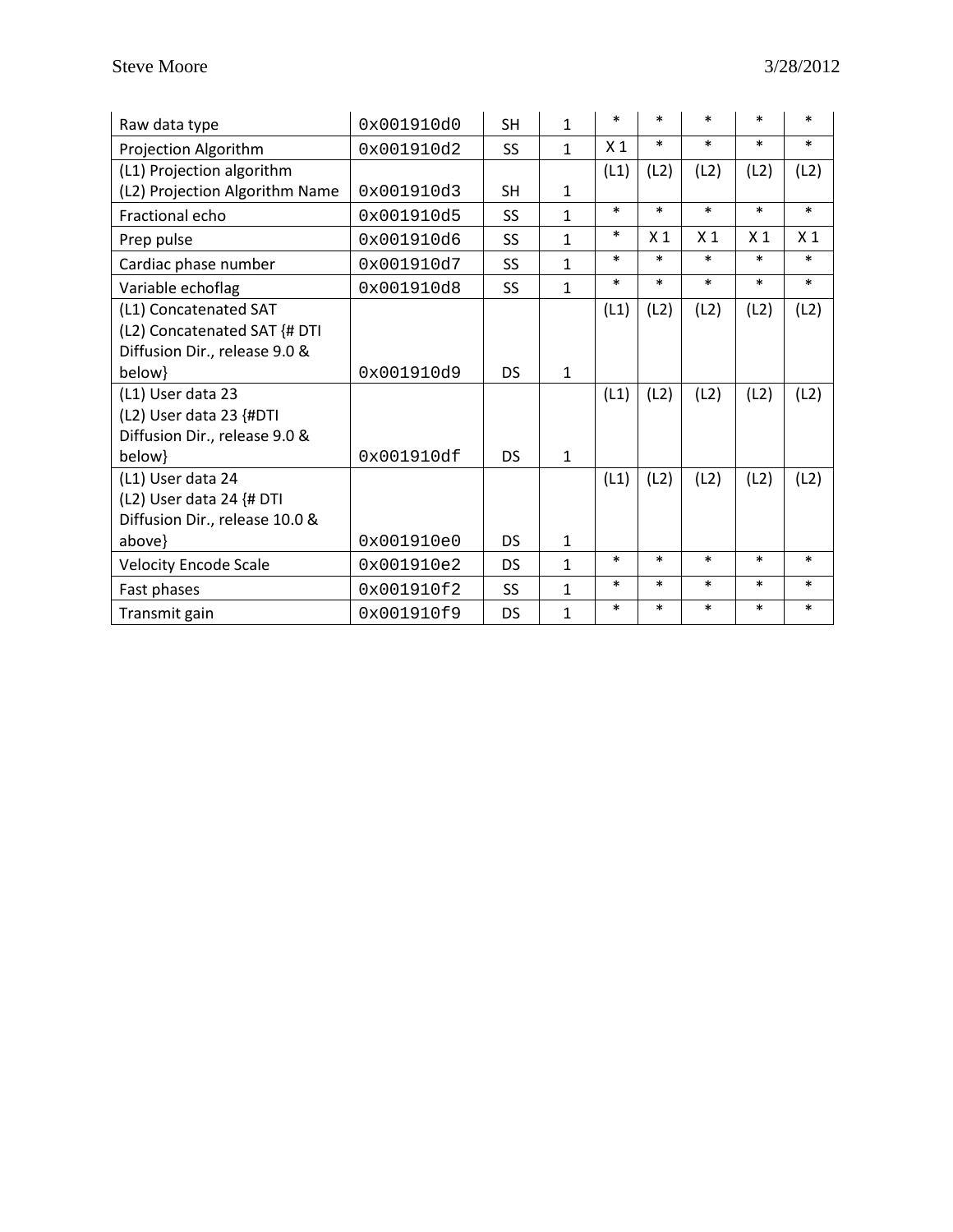## **GEMS\_RELA\_01**

|                                                       |            |           |              | EXCITE 3T/1.5T (11.0) | EXCITE 1.5T (11.1) | Signa EXCITE HD Ovation(12.0) | Signa HDx 3.0T/1.5T (14.0) | Signa HDx 3.0T/1.5T (14.0) DOC0099380<br>Rev. 3 |
|-------------------------------------------------------|------------|-----------|--------------|-----------------------|--------------------|-------------------------------|----------------------------|-------------------------------------------------|
| <b>GEHC Private Creator ID</b>                        | 0x00210010 | LO        | $\mathbf{1}$ | $\ast$                | $\ast$             | $\ast$                        | *                          | $\ast$                                          |
| Series from which Prescribed                          | 0x00211003 | SS        | $\mathbf{1}$ | X <sub>1</sub>        | X <sub>1</sub>     | X <sub>1</sub>                | X <sub>1</sub>             | X <sub>1</sub>                                  |
| <b>Genesis Version - now</b>                          | 0x00211005 | <b>SH</b> | $\mathbf{1}$ | X <sub>1</sub>        | X <sub>1</sub>     | X <sub>1</sub>                | X <sub>1</sub>             | X <sub>1</sub>                                  |
| Series Record checksum                                | 0x00211007 | UL        | $\mathbf{1}$ | X <sub>1</sub>        | X <sub>1</sub>     | X <sub>1</sub>                | X <sub>1</sub>             | X <sub>1</sub>                                  |
| <b>Genesis version - Now</b>                          | 0x00211018 | <b>SH</b> | $\mathbf{1}$ | X <sub>1</sub>        | X <sub>1</sub>     | X <sub>1</sub>                | X <sub>1</sub>             | X <sub>1</sub>                                  |
| Acq recon record checksum                             | 0x00211019 | UL        | $\mathbf{1}$ | X <sub>1</sub>        | X <sub>1</sub>     | X <sub>1</sub>                | X <sub>1</sub>             | X <sub>1</sub>                                  |
| Table start location                                  | 0x00211020 | DS        | $\mathbf{1}$ | X <sub>1</sub>        | X <sub>1</sub>     | X <sub>1</sub>                | X <sub>1</sub>             | X <sub>1</sub>                                  |
| Series from which prescribed                          | 0x00211035 | SS        | $\mathbf{1}$ | $\ast$                | $\ast$             | $\ast$                        | $\ast$                     | $\ast$                                          |
| Image from which prescribed                           | 0x00211036 | SS        | $\mathbf{1}$ | $\ast$                | $\ast$             | $\ast$                        | $\ast$                     | $\ast$                                          |
| <b>Screen Format</b>                                  | 0x00211037 | SS        | $\mathbf{1}$ | $\ast$                | $\ast$             | $\ast$                        | $\ast$                     | $\ast$                                          |
| Locations in acquisition                              | 0x0021104f | SS        | $\mathbf{1}$ | $\ast$                | $\ast$             | $\ast$                        | $\ast$                     | $\ast$                                          |
| <b>Graphically prescribed</b>                         | 0x00211050 | SS        | $\mathbf{1}$ | $\ast$                | $\ast$             | $\ast$                        | *                          | $\ast$                                          |
| Rotation from source x rot                            | 0x00211051 | <b>DS</b> | $\mathbf{1}$ | $\ast$                | $\ast$             | $\ast$                        | *                          | $\ast$                                          |
| Rotation from source y rot                            | 0x00211052 | DS        | $\mathbf{1}$ | $\ast$                | $\ast$             | $\ast$                        | $\ast$                     | $\ast$                                          |
| Rotation from source z rot                            | 0x00211053 | <b>DS</b> | $\mathbf{1}$ | $\ast$                | $\ast$             | $\ast$                        | $\ast$                     | $\ast$                                          |
| Image position                                        | 0x00211054 | <b>SH</b> | 3            | X <sub>1</sub>        | X <sub>1</sub>     | X <sub>1</sub>                | X <sub>1</sub>             | X <sub>1</sub>                                  |
| Image orientation                                     | 0x00211055 | SH        | 6            | X <sub>1</sub>        | X <sub>1</sub>     | X <sub>1</sub>                | X <sub>1</sub>             | X <sub>1</sub>                                  |
| Num 3D slabs                                          | 0x00211056 | <b>SL</b> | $\mathbf{1}$ | $\ast$                | $\ast$             | $\ast$                        | *                          | *                                               |
| Locs per 3D slab                                      | 0x00211057 | <b>SL</b> | $\mathbf{1}$ | $\ast$                | $\ast$             | $\ast$                        | $\ast$                     | $\ast$                                          |
| Overlaps                                              | 0x00211058 | <b>SL</b> | $\mathbf{1}$ | $\ast$                | $\ast$             | $\ast$                        | $\ast$                     | $\ast$                                          |
| (L1) Image Filtering<br>(L2) Image Filtering 0.5/0.2T | 0x00211059 | <b>SL</b> | 1            | (L1)                  | (L2)               | (L2)                          | (L2)                       | (L2)                                            |
| Diffusion direction                                   | 0x0021105a | <b>SL</b> | $\mathbf{1}$ | $\ast$                | $\ast$             | $\ast$                        | $\ast$                     | $\ast$                                          |
| (L1) Ihtagfa<br>(L2) Tagging Flip Angle               | 0x0021105b | <b>DS</b> | $\mathbf{1}$ | (L1)                  | (L2)               | (L1)                          | (L2)                       | (L2)                                            |
| (L1) Ihtagor<br>(L2) Tagging Orientation              | 0x0021105c | <b>DS</b> | $\mathbf{1}$ | (L1)                  | (L2)               | (L1)                          | (L2)                       | (L2)                                            |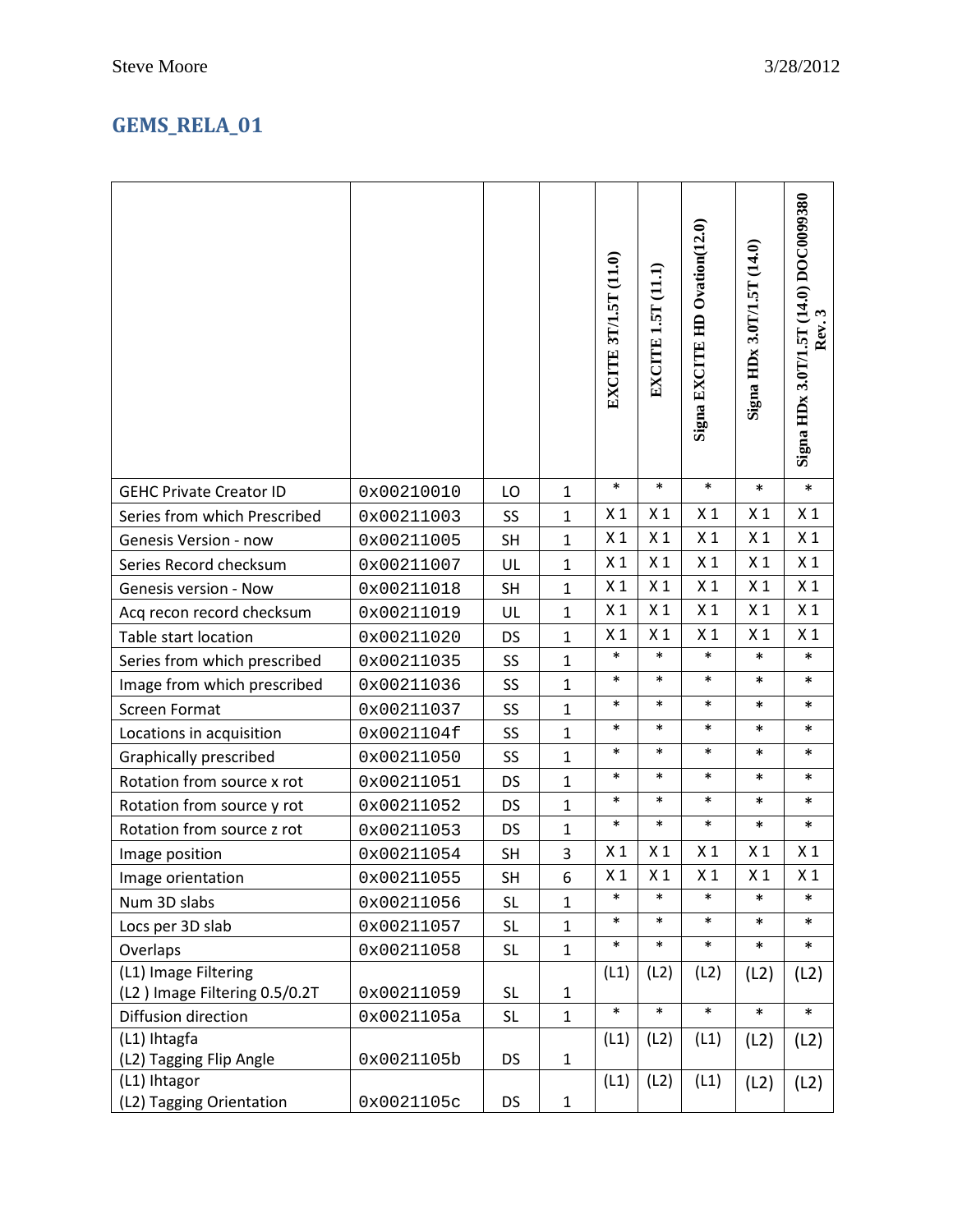| (L1) Ihbspti             |            |           |   | (L1)   |                | (L1)   |                | (L2)           |
|--------------------------|------------|-----------|---|--------|----------------|--------|----------------|----------------|
| (L2) Tag Spacing         | 0x0021105d | DS        | 1 |        |                |        |                |                |
| RTIA timer               | 0x0021105e | <b>DS</b> | 1 | $\ast$ | $\ast$         | $\ast$ | $\ast$         | *              |
| Fps                      | 0x0021105f | DS        |   | $\ast$ | $\ast$         | $\ast$ | $\ast$         | $\ast$         |
| Auto window/level alpha  | 0x00211081 | DS        |   | $\ast$ | X <sub>1</sub> | $\ast$ | X <sub>1</sub> | X <sub>1</sub> |
| Auto window/level beta   | 0x00211082 | DS        | 1 | *      | X <sub>1</sub> | $\ast$ | X <sub>1</sub> | X <sub>1</sub> |
| Auto window/level window | 0x00211083 | DS        |   | $\ast$ | $\ast$         | $\ast$ | $\ast$         | $\ast$         |
| Auto window/level level  | 0x00211084 | DS        |   | $\ast$ | $\ast$         | $\ast$ | $\ast$         | $\ast$         |

## **GEMS\_STDY\_01**

|                                                      |            |           |              | EXCITE 3T/1.5T (11.0) | EXCITE 1.5T (11.1) | $O$ vation $(12.0)$<br>峊<br>Signa EXCITE | (14.0)<br>3.0T/1.5T<br>Signa HDx | Signa HDx 3.0T/1.5T (14.0) DOC0099380<br>Rev. |
|------------------------------------------------------|------------|-----------|--------------|-----------------------|--------------------|------------------------------------------|----------------------------------|-----------------------------------------------|
| <b>GEHC Private Creator ID</b>                       | 0x00230010 | LO        | $\mathbf{1}$ | $\ast$                | X <sub>1</sub>     | $\ast$                                   | X <sub>1</sub>                   | X <sub>1</sub>                                |
| Number of series in Study                            | 0x00231001 | <b>SL</b> | $\mathbf{1}$ | X <sub>1</sub>        | X <sub>1</sub>     | X <sub>1</sub>                           | X <sub>1</sub>                   | X <sub>1</sub>                                |
| Number of unarchived Series                          | 0x00231002 | <b>SL</b> | $\mathbf{1}$ | X <sub>1</sub>        | X <sub>1</sub>     | X <sub>1</sub>                           | X <sub>1</sub>                   | X <sub>1</sub>                                |
| Reference image field                                | 0x00231010 | SS        | $\mathbf{1}$ | $\ast$                | X <sub>1</sub>     | $\ast$                                   | X <sub>1</sub>                   | X <sub>1</sub>                                |
| Summary image                                        | 0x00231050 | SS        | $\mathbf{1}$ | $\ast$                | X <sub>1</sub>     | $\ast$                                   | X <sub>1</sub>                   | X <sub>1</sub>                                |
| Start time(secs) in first axial                      | 0x00231070 | <b>FD</b> | $\mathbf{1}$ | $\ast$                | X <sub>1</sub>     | $\ast$                                   | X <sub>1</sub>                   | X <sub>1</sub>                                |
| No. of updates to header                             | 0x00231074 | <b>SL</b> | $\mathbf{1}$ | $\ast$                | X <sub>1</sub>     | $\ast$                                   | X <sub>1</sub>                   | X <sub>1</sub>                                |
| Indicates study has complete<br>info (DICOM/genesis) | 0x0023107d | SS        | $\mathbf{1}$ | $\ast$                | X <sub>1</sub>     | $\ast$                                   | X <sub>1</sub>                   | X <sub>1</sub>                                |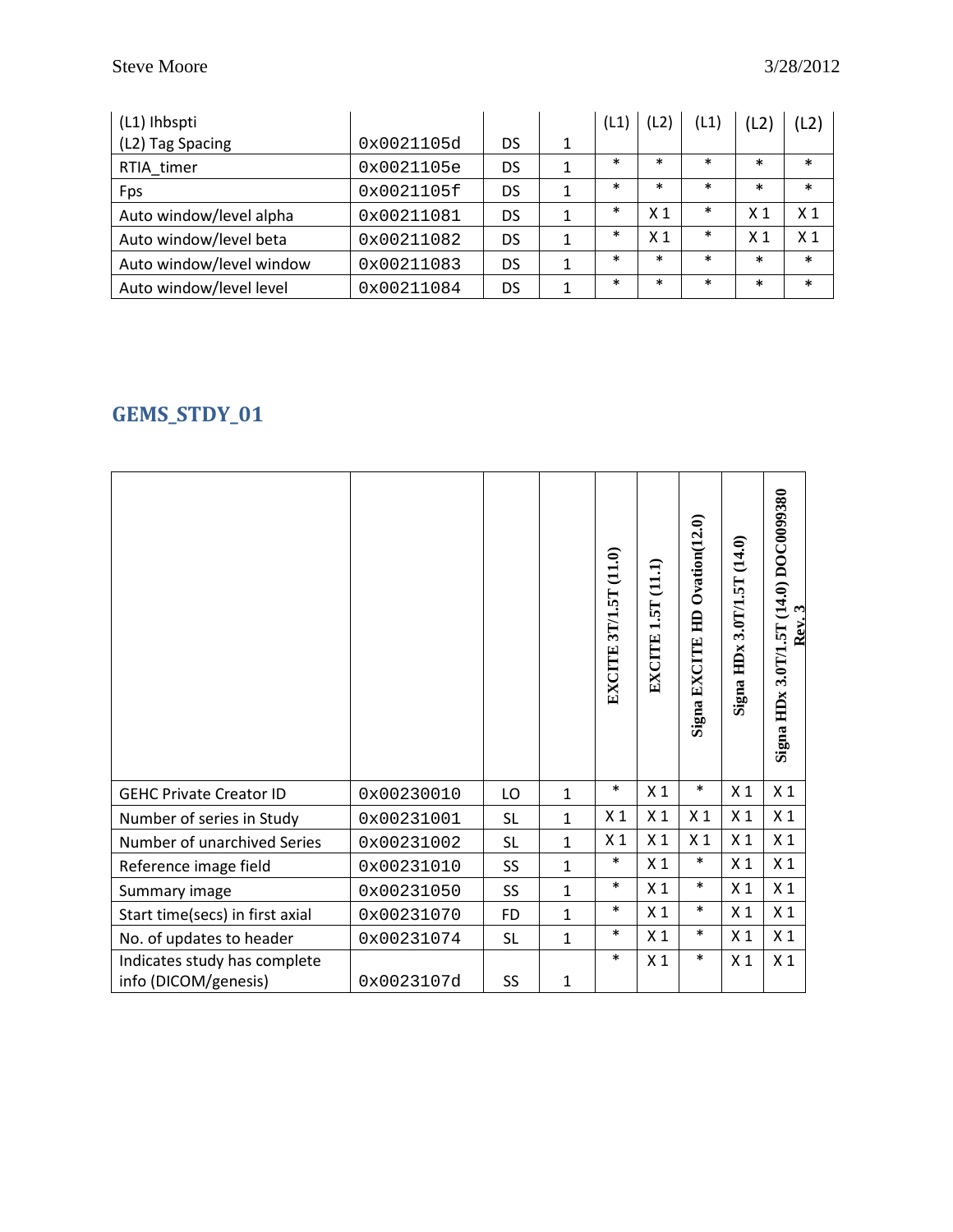|                                       |            |           |              | EXCITE 3T/1.5T (11.0) | EXCITE 1.5T (11.1) | Signa EXCITE HD Ovation(12.0) | Signa HDx 3.0T/1.5T (14.0) | <b>Signa HDx 3.0T/1.5T (14.0)</b><br>DOC0099380 Rev. 3 |
|---------------------------------------|------------|-----------|--------------|-----------------------|--------------------|-------------------------------|----------------------------|--------------------------------------------------------|
| <b>GEHC Private Creator ID</b>        | 0x00250010 | LO        | $\mathbf{1}$ | $\ast$                | $\ast$             | $\ast$                        | $\ast$                     | $\ast$                                                 |
| Last pulse sequence used              | 0x00251006 | SS        | $\mathbf{1}$ | $\ast$                | X <sub>1</sub>     | $\ast$                        | X <sub>1</sub>             | X <sub>1</sub>                                         |
| Images in Series                      | 0x00251007 | <b>SL</b> | $\mathbf{1}$ | $\ast$                | $\ast$             | $\ast$                        | $\ast$                     | $\ast$                                                 |
| Landmark Counter                      | 0x00251010 | <b>SL</b> | $\mathbf{1}$ | $\ast$                | $\ast$             | $\ast$                        | $\ast$                     | $\ast$                                                 |
| Number of Acquisitions                | 0x00251011 | <b>SS</b> | $\mathbf{1}$ | $\ast$                | $\ast$             | $\ast$                        | $\ast$                     | $\ast$                                                 |
| Indicates no. of updates to<br>header | 0x00251014 | <b>SL</b> | $\mathbf{1}$ | $\ast$                | X <sub>1</sub>     | $\ast$                        | X <sub>1</sub>             | X <sub>1</sub>                                         |
| Series Complete Flag                  | 0x00251017 | <b>SL</b> | $\mathbf{1}$ | $\ast$                | X <sub>1</sub>     | $\ast$                        | X <sub>1</sub>             | X <sub>1</sub>                                         |
| Number of images archived             | 0x00251018 | <b>SL</b> | $\mathbf{1}$ | $\ast$                | X <sub>1</sub>     | $\ast$                        | X <sub>1</sub>             | X <sub>1</sub>                                         |
| Last image number used                | 0x00251019 | <b>SL</b> | $\mathbf{1}$ | $\ast$                | $\ast$             | $\ast$                        | $\ast$                     | $\ast$                                                 |
| Primary Receiver Suite and            |            |           |              | $\ast$                | $\ast$             | $\ast$                        | $\ast$                     | $\ast$                                                 |
| Host                                  | 0x0025101a | <b>SH</b> | $\mathbf{1}$ |                       |                    |                               |                            |                                                        |
| <b>Protocol Data Block</b>            |            |           |              | $\ast$                | $\ast$             | $\ast$                        | $\ast$                     | $\ast$                                                 |
| (compressed)                          | 0x0025101b | OB        | 1            |                       |                    |                               |                            |                                                        |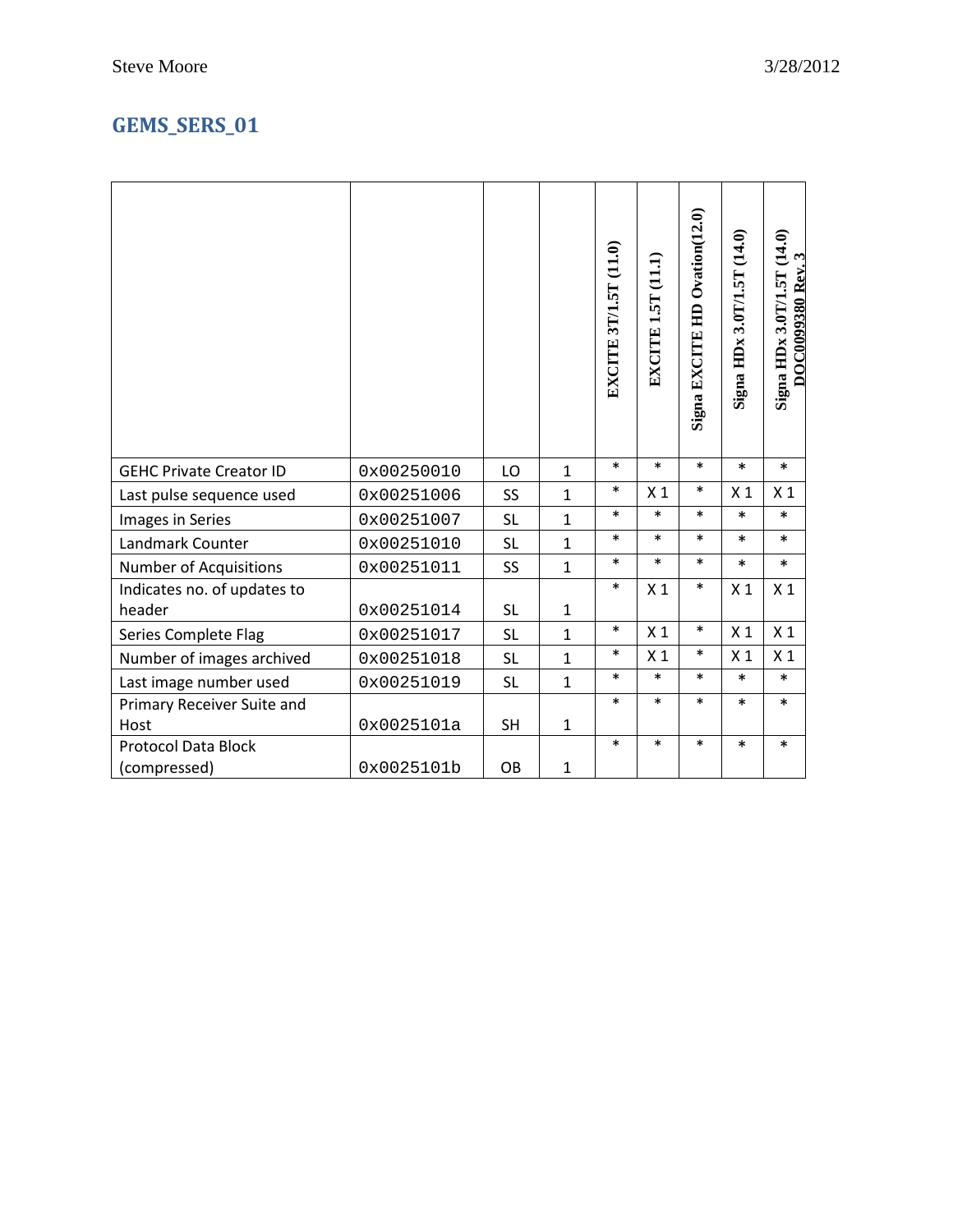## **GEMS\_IMAG\_01**

|                                |            |           |              | EXCITE 3T/1.5T (11.0) | EXCITE 1.5T (11.1) | Signa EXCITE HD Ovation(12.0) | (14.0)<br>Signa HDx 3.0T/1.5T | Signa HDx 3.0T/1.5T (14.0)<br>$\mathbf{\hat{z}}$<br><b>DOC0099380 Rev.</b> |
|--------------------------------|------------|-----------|--------------|-----------------------|--------------------|-------------------------------|-------------------------------|----------------------------------------------------------------------------|
| <b>GEHC Private Creator ID</b> | 0x00270010 | LO        | $\mathbf{1}$ | $\ast$                | $\ast$             | $\ast$                        | $\ast$                        | $\ast$                                                                     |
| Image archive flag             | 0x00271006 | <b>SL</b> | $\mathbf 1$  | $\ast$                | X <sub>1</sub>     | $\ast$                        | X <sub>1</sub>                | X <sub>1</sub>                                                             |
| Scout Type                     | 0x00271010 | SS        | $\mathbf{1}$ | $\ast$                | X <sub>1</sub>     | $\ast$                        | X <sub>1</sub>                | X <sub>1</sub>                                                             |
| Foreign Image Revision         | 0x00271030 | <b>SH</b> | $\mathbf{1}$ | $\ast$                | X <sub>1</sub>     | $\ast$                        | X <sub>1</sub>                | X <sub>1</sub>                                                             |
| <b>Imaging Mode</b>            | 0x00271031 | SS        | $\mathbf{1}$ | $\ast$                | $\ast$             | $\ast$                        | $\ast$                        | *                                                                          |
| Pulse Sequence                 | 0x00271032 | SS        | $\mathbf{1}$ | $\ast$                | $\ast$             | $\ast$                        | *                             | *                                                                          |
| Imaging Options                | 0x00271033 | <b>SL</b> | $\mathbf{1}$ | $\ast$                | $\ast$             | $\ast$                        | *                             | *                                                                          |
| Plane Type                     | 0x00271035 | SS        | $\mathbf{1}$ | $\ast$                | $\ast$             | $\ast$                        | *                             | $\ast$                                                                     |
| <b>Oblique Plane</b>           | 0x00271036 | <b>SL</b> | $\mathbf{1}$ | X <sub>1</sub>        | X <sub>1</sub>     | X <sub>1</sub>                | X <sub>1</sub>                | X <sub>1</sub>                                                             |
| RAS letter of image location   | 0x00271040 | <b>SH</b> | $\mathbf{1}$ | X <sub>1</sub>        | $\ast$             | $\ast$                        | $\ast$                        | $\ast$                                                                     |
| Image location                 | 0x00271041 | FL        | $\mathbf{1}$ | X <sub>1</sub>        | $\ast$             | $\ast$                        | $\ast$                        | *                                                                          |
| Center R coord of plane image  | 0x00271042 | FL        | $\mathbf 1$  | X <sub>1</sub>        | X <sub>1</sub>     | X <sub>1</sub>                | X <sub>1</sub>                | X <sub>1</sub>                                                             |
| Center A coord of plane image  | 0x00271043 | FL        | $\mathbf 1$  | X <sub>1</sub>        | X <sub>1</sub>     | X <sub>1</sub>                | X <sub>1</sub>                | X <sub>1</sub>                                                             |
| Center S coord of plane image  | 0x00271044 | <b>FL</b> | $\mathbf{1}$ | X <sub>1</sub>        | X <sub>1</sub>     | X <sub>1</sub>                | X <sub>1</sub>                | X <sub>1</sub>                                                             |
| Normal R coord                 | 0x00271045 | <b>FL</b> | $\mathbf{1}$ | X <sub>1</sub>        | X <sub>1</sub>     | X <sub>1</sub>                | X <sub>1</sub>                | X <sub>1</sub>                                                             |
| Normal A coord                 | 0x00271046 | FL.       | $\mathbf{1}$ | X <sub>1</sub>        | X <sub>1</sub>     | X <sub>1</sub>                | X <sub>1</sub>                | X <sub>1</sub>                                                             |
| Normal S coord                 | 0x00271047 | <b>FL</b> | $\mathbf{1}$ | X <sub>1</sub>        | X <sub>1</sub>     | X <sub>1</sub>                | X <sub>1</sub>                | X <sub>1</sub>                                                             |
| R Coord of Top Right Corner    | 0x00271048 | <b>FL</b> | $\mathbf{1}$ | X 1                   | X 1                | X 1                           | X <sub>1</sub>                | X 1                                                                        |
| A Coord of Top Right Corner    | 0x00271049 | <b>FL</b> | 1            | X <sub>1</sub>        | X <sub>1</sub>     | X <sub>1</sub>                | X <sub>1</sub>                | X <sub>1</sub>                                                             |
| S Coord of Top Right Corner    | 0x0027104a | FL        | $\mathbf{1}$ | X <sub>1</sub>        | X <sub>1</sub>     | X <sub>1</sub>                | X <sub>1</sub>                | X <sub>1</sub>                                                             |
| R Coord of Bottom Right Corner | 0x0027104b | FL        | 1            | X <sub>1</sub>        | X <sub>1</sub>     | X <sub>1</sub>                | X <sub>1</sub>                | X <sub>1</sub>                                                             |
| A Coord of Bottom Right Corner | 0x0027104c | FL        | $\mathbf{1}$ | X <sub>1</sub>        | X <sub>1</sub>     | X <sub>1</sub>                | X <sub>1</sub>                | X <sub>1</sub>                                                             |
| S Coord of Bottom Right Corner | 0x0027104d | FL.       | $\mathbf{1}$ | X <sub>1</sub>        | X <sub>1</sub>     | X <sub>1</sub>                | X <sub>1</sub>                | X <sub>1</sub>                                                             |
| Image dimension - X            | 0x00271060 | FL        | 1            | $\ast$                | $\ast$             | $\ast$                        | $\ast$                        | *                                                                          |
| Image dimension - Y            | 0x00271061 | <b>FL</b> | $\mathbf{1}$ | $\ast$                | $\ast$             | $\ast$                        | *                             | *                                                                          |
| Number of Excitations          | 0x00271062 | <b>FL</b> | $\mathbf{1}$ | $\ast$                | $\ast$             | $\ast$                        | $\ast$                        | $\ast$                                                                     |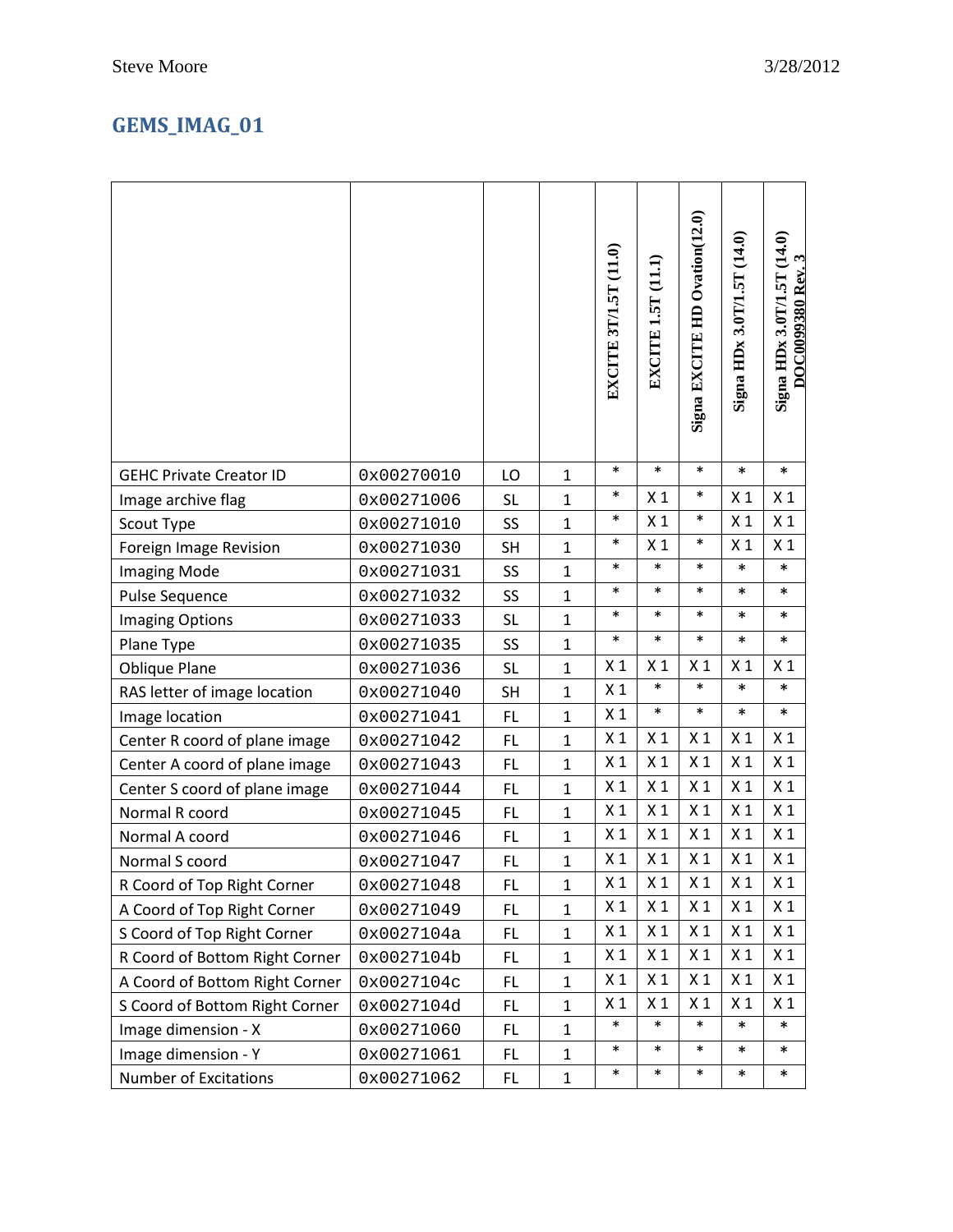## **GEMS\_IMPS\_01**

|                                |            |           |              | (11.0)<br>3T/1.5T<br><b>EXCITE</b> | (11.1)<br>EXCITE 1.5T | Signa EXCITE HD Ovation(12.0) | Signa HDx 3.0T/1.5T (14.0) | (14.0)<br>DOC0099380 Rev. 3<br>Signa HDx 3.0T/1.5T |
|--------------------------------|------------|-----------|--------------|------------------------------------|-----------------------|-------------------------------|----------------------------|----------------------------------------------------|
| <b>GEHC Private Creator ID</b> | 0x00290010 | LO        | 1            | $\ast$                             | $\ast$                | $\ast$                        | $\ast$                     | $\ast$                                             |
| Lower range of Pixels1         | 0x00291015 | <b>SL</b> | $\mathbf{1}$ | $\ast$                             | $\ast$                | $\ast$                        | $\ast$                     | $\ast$                                             |
| (L1) Lower range of Pixels1    |            |           |              | (L1)                               | (L2)                  | (L1)                          | (L2)                       | (L2)                                               |
| (L2) Upper range of Pixels 1   | 0x00291016 | <b>SL</b> | 1            |                                    |                       |                               |                            |                                                    |
| Lower range of Pixels2         | 0x00291017 | <b>SL</b> | $\mathbf{1}$ | $\ast$                             | X <sub>1</sub>        | $\ast$                        | X <sub>1</sub>             | X <sub>1</sub>                                     |
| <b>Upper range of Pixels2</b>  | 0x00291018 | <b>SL</b> | $\mathbf{1}$ | $\ast$                             | X <sub>1</sub>        | $\ast$                        | X <sub>1</sub>             | X <sub>1</sub>                                     |
| Len of tot hdr in bytes        | 0x0029101a | <b>SL</b> | $\mathbf{1}$ | X <sub>1</sub>                     | X <sub>1</sub>        | X <sub>1</sub>                | X <sub>1</sub>             | X <sub>1</sub>                                     |
| Version of the hdr struct      | 0x00291026 | SS        | $\mathbf{1}$ | $\ast$                             | X <sub>1</sub>        | $\ast$                        | X <sub>1</sub>             | X <sub>1</sub>                                     |
| Advantage comp. Overflow       | 0x00291034 | <b>SL</b> | 1            | $\ast$                             | X <sub>1</sub>        | $\ast$                        | X <sub>1</sub>             | X <sub>1</sub>                                     |
| Advantage comp. Underflow      | 0x00291035 | <b>SL</b> | $\mathbf{1}$ | $\ast$                             | X <sub>1</sub>        | $\ast$                        | X <sub>1</sub>             | X <sub>1</sub>                                     |

Note: (L1) Lower range of Pixels1 for 0x00291016 seems to be a typo.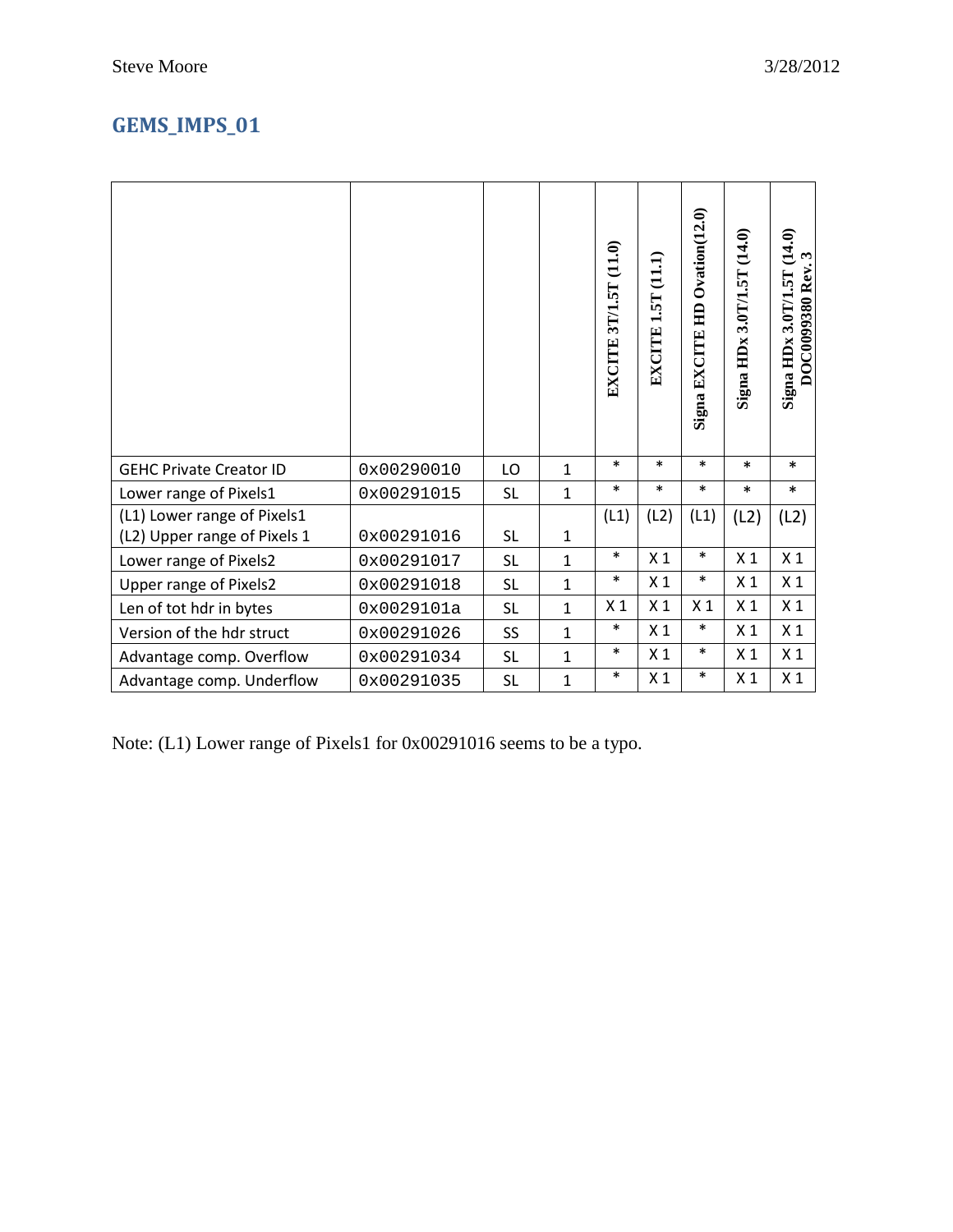## **GEMS\_PARM\_01**

|                                                                                                      |            |           |              | EXCITE 3T/1.5T (11.0) | EXCITE 1.5T (11.1) | Signa EXCITE HD Ovation(12.0) | Signa HDx $3.0$ T/1.5T (14.0) | Signa HDx 3.0T/1.5T (14.0)<br>$\boldsymbol{\omega}$<br>DOC0099380 Rev. |
|------------------------------------------------------------------------------------------------------|------------|-----------|--------------|-----------------------|--------------------|-------------------------------|-------------------------------|------------------------------------------------------------------------|
| <b>GEHC Private Creator ID</b>                                                                       | 0x00430010 | LO        | $\mathbf{1}$ | $\ast$                | $\ast$             | $\ast$                        | $\ast$                        | $\ast$                                                                 |
| Bitmap of prescan options                                                                            | 0x00431001 | SS        | $\mathbf{1}$ | $\ast$                | $\ast$             | $\ast$                        | *                             | *                                                                      |
| Gradient offset in X                                                                                 | 0x00431002 | SS        | $\mathbf{1}$ | $\ast$                | $\ast$             | $\ast$                        | *                             | ∗                                                                      |
| Gradient offset in Y                                                                                 | 0x00431003 | SS        | $\mathbf{1}$ | $\ast$                | $\ast$             | $\ast$                        | *                             | $\ast$                                                                 |
| Gradient offset in Z                                                                                 | 0x00431004 | SS        | $\mathbf{1}$ | $\ast$                | $\ast$             | $\ast$                        | $\ast$                        | $\ast$                                                                 |
| Img is original or unoriginal                                                                        | 0x00431005 | SS        | $\mathbf{1}$ | X <sub>1</sub>        | X <sub>1</sub>     | X <sub>1</sub>                | X <sub>1</sub>                | X <sub>1</sub>                                                         |
| Number of EPI shots                                                                                  | 0x00431006 | SS        | $\mathbf{1}$ | $\ast$                | $\ast$             | $\ast$                        | $\ast$                        | *                                                                      |
| Views per segment                                                                                    | 0x00431007 | SS        | $\mathbf{1}$ | $\ast$                | $\ast$             | $\ast$                        | *                             | *                                                                      |
| Respiratory rate, bpm                                                                                | 0x00431008 | SS        | $\mathbf{1}$ | $\ast$                | $\ast$             | $\ast$                        | *                             | *                                                                      |
| Respiratory trigger point                                                                            | 0x00431009 | SS        | $\mathbf{1}$ | $\ast$                | $\ast$             | $\ast$                        | *                             | $\ast$                                                                 |
| Type of receiver used                                                                                | 0x0043100a | SS        | $\mathbf{1}$ | $\ast$                | $\ast$             | $\ast$                        | *                             | $\ast$                                                                 |
| (L1) Peak rate of change of<br>gradient field<br>(L2) DB/dt Peak rate of change<br>of gradient field | 0x0043100b | DS        | $\mathbf{1}$ | (L1)                  | (L2)               | (L2)                          | (L2)                          | (L2)                                                                   |
| (L1) Limits in units of percent<br>(L2) dB/dt Limits in units of                                     | 0x0043100c | <b>DS</b> | $\mathbf{1}$ | (L1)                  | (L2)               | (L2)                          | (L2)                          | (L2)                                                                   |
| percent                                                                                              |            |           | $\mathbf{1}$ | $\ast$                | $\ast$             | $\ast$                        | $\ast$                        | $\ast$                                                                 |
| PSD estimated limit<br>PSD estimated limit in tesla per                                              | 0x0043100d | <b>DS</b> |              | $\ast$                | $\ast$             | $\ast$                        | $\ast$                        | $\ast$                                                                 |
| second                                                                                               | 0x0043100e | DS        | $\mathbf{1}$ |                       |                    |                               |                               |                                                                        |
| Saravghead                                                                                           | 0x0043100f | <b>DS</b> | $\mathbf{1}$ | $\ast$                | X <sub>1</sub>     | X <sub>1</sub>                | X <sub>1</sub>                | X <sub>1</sub>                                                         |
| Window value                                                                                         | 0x00431010 | US        | $\mathbf{1}$ | $\ast$                | X <sub>1</sub>     | X <sub>1</sub>                | X <sub>1</sub>                | X <sub>1</sub>                                                         |
| GE image integrity                                                                                   | 0x0043101c | SS        | $\mathbf{1}$ | $\ast$                | $\ast$             | $\ast$                        | $\ast$                        | *                                                                      |
| Level value                                                                                          | 0x0043101d | SS        | $\mathbf{1}$ | $\ast$                | X <sub>1</sub>     | X <sub>1</sub>                | X <sub>1</sub>                | X <sub>1</sub>                                                         |
| Unique image iden                                                                                    | 0x00431028 | OB        | $\mathbf 1$  | $\ast$                | X <sub>1</sub>     | $\ast$                        | X <sub>1</sub>                | X <sub>1</sub>                                                         |
| Histogram tables                                                                                     | 0x00431029 | OB        | $\mathbf 1$  | $\ast$                | $\ast$             | $\ast$                        | $\ast$                        | $\ast$                                                                 |
| User defined data                                                                                    | 0x0043102a | OB        | $\mathbf{1}$ | $\ast$                | $\ast$             | $\ast$                        | $\ast$                        | $\ast$                                                                 |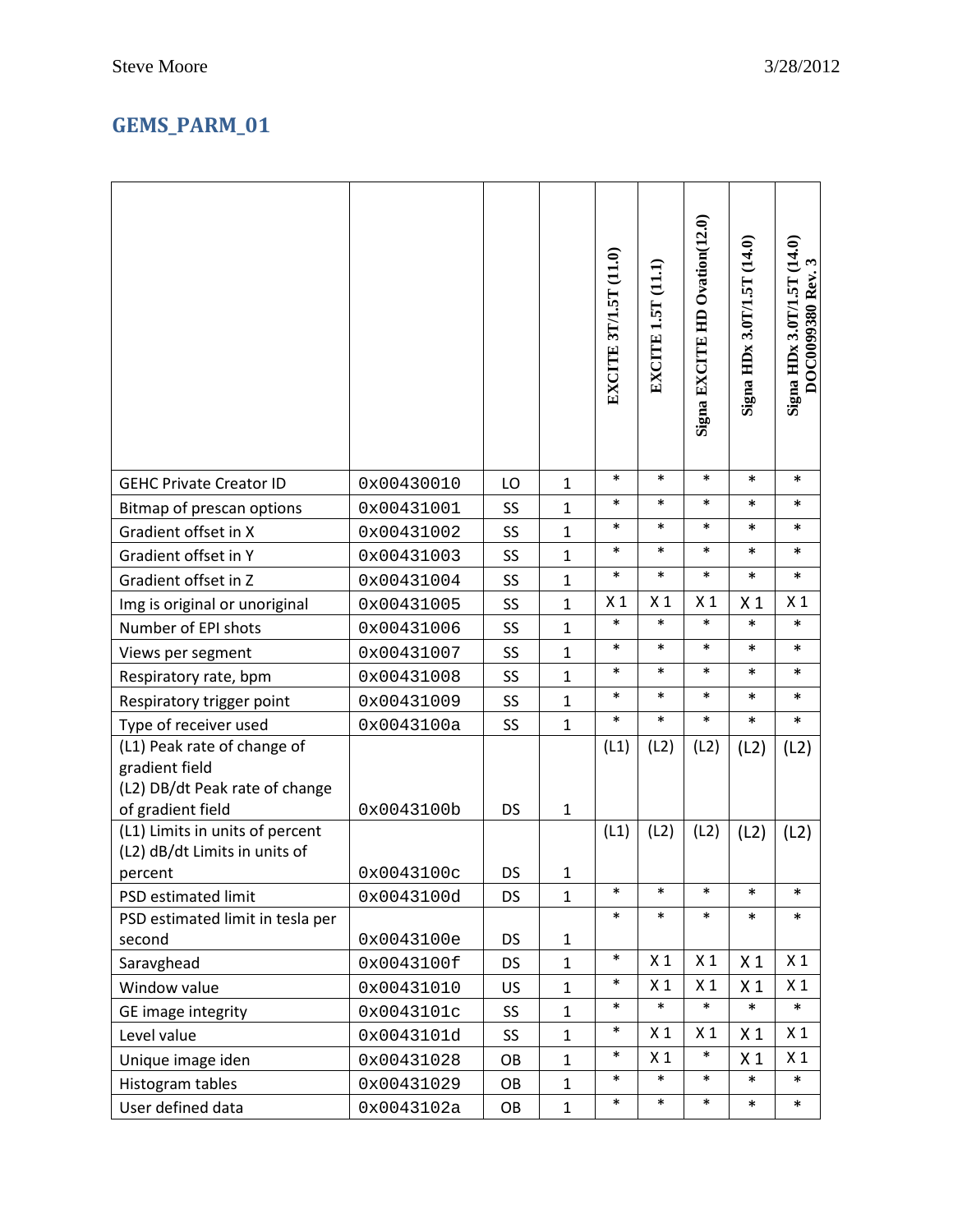| <b>Private Scan Options</b>                 | 0x0043102b | SS        | 4              | X <sub>1</sub> | X <sub>1</sub> | X <sub>1</sub> | X <sub>1</sub> | X <sub>1</sub> |
|---------------------------------------------|------------|-----------|----------------|----------------|----------------|----------------|----------------|----------------|
| Effective echo spacing                      | 0x0043102c | SS        | $\mathbf{1}$   | $\ast$         | $\ast$         | $\ast$         | *              | $\ast$         |
| Filter Mode (String slop field 1            |            |           |                | $\ast$         | $\ast$         | $\ast$         | $\ast$         | $\ast$         |
| in legacy GE MR images)                     | 0x0043102d | <b>SH</b> | $\mathbf{1}$   |                |                |                |                |                |
| String slop field 2                         | 0x0043102e | <b>SH</b> | $\mathbf{1}$   | $\ast$         | $\ast$         | $\ast$         | *              | $\ast$         |
| Image Type (real, imaginary,                |            |           |                | $\ast$         | $\ast$         | $\ast$         | $\ast$         | $\ast$         |
| phase, magnitude)                           | 0x0043102f | SS        | $\mathbf{1}$   |                |                |                |                |                |
| Vas collapse flag                           | 0x00431030 | SS        | $\mathbf{1}$   | $\ast$         | $\ast$         | $\ast$         | $\ast$         | $\ast$         |
| RA cord of target recon center              | 0x00431031 | DS        | $\overline{2}$ | $\ast$         | X <sub>1</sub> | X <sub>1</sub> | X <sub>1</sub> | X <sub>1</sub> |
| Vas flags                                   | 0x00431032 | SS        | $\mathbf{1}$   | $\ast$         | $\ast$         | $\ast$         | $\ast$         | $\ast$         |
| Neg_scanspacing                             | 0x00431033 | <b>FL</b> | $\mathbf{1}$   | $\ast$         | $\ast$         | $\ast$         | *              | $\ast$         |
| <b>Offset Frequency</b>                     | 0x00431034 | IS        | $\mathbf{1}$   | $\ast$         | $\ast$         | $\ast$         | *              | $\ast$         |
| User_usage_tag                              | 0x00431035 | UL        | $\mathbf{1}$   | $\ast$         | $\ast$         | $\ast$         | $\ast$         | $\ast$         |
| User_fill_map_MSW                           | 0x00431036 | UL        | $\mathbf{1}$   | $\ast$         | $\ast$         | $\ast$         | $\ast$         | $\ast$         |
| User_fill_map_LSW                           | 0x00431037 | UL        | $\mathbf{1}$   | $\ast$         | $\ast$         | $\ast$         | $\ast$         | *              |
| (L1) User data 25User data 48               |            |           |                | (L1)           | (L2)           | (L2)           | (L2)           | (L2)           |
| (L2) User data 25User data 48               |            |           |                |                |                |                |                |                |
| {User48=Effective Resolution                |            |           |                |                |                |                |                |                |
| for spiral}                                 | 0x00431038 | FL.       | 24             |                |                |                |                |                |
| slop_int_6 slop_int_9                       |            |           |                | $\ast$         | $\ast$         | $\ast$         | *              | $\ast$         |
| 6: b_value                                  |            |           |                |                |                |                |                |                |
| 7: private imaging options 2                |            |           |                |                |                |                |                |                |
| 8: ihtagging                                |            |           |                |                |                |                |                |                |
| 9: ihtagspc<br>(L1) Slop_int_10 slop_int_17 | 0x00431039 | IS        | 4              | (L1)           | (L2)           | (L2)           |                |                |
| 10: ihfcineim                               |            |           |                |                |                |                | (L2)           | (L2)           |
| 11: ihfcinent                               |            |           |                |                |                |                |                |                |
| 12: Reserved                                |            |           |                |                |                |                |                |                |
| 13: oprtarr                                 |            |           |                |                |                |                |                |                |
| 14: averages                                |            |           |                |                |                |                |                |                |
| 15: Current Station #                       |            |           |                |                |                |                |                |                |
| 16: Total # of Stations                     |            |           |                |                |                |                |                |                |
| 17: Reserved                                |            |           |                |                |                |                |                |                |
|                                             |            |           |                |                |                |                |                |                |
| (L2) Slop_int_10 slop_int_17                |            |           |                |                |                |                |                |                |
| 10: ihfcineim                               |            |           |                |                |                |                |                |                |
| 11: ihfcinent                               |            |           |                |                |                |                |                |                |
| 12: Reserved                                |            |           |                |                |                |                |                |                |
| 13: oprtarr                                 |            |           |                |                |                |                |                |                |
| 14: averages                                |            |           |                |                |                |                |                |                |
| 15: Current Station #                       |            |           |                |                |                |                |                |                |
| 16: Total # of Stations                     |            |           |                |                |                |                |                |                |
| 17: private imaging options 3               | 0x00431060 | IS        | 8              |                |                |                |                |                |
| <b>Scanner Study Entity UID</b>             | 0x00431061 | UI        | $\mathbf{1}$   | $\ast$         | X <sub>1</sub> | $\ast$         | X <sub>1</sub> | X <sub>1</sub> |
| Scanner Study ID                            | 0x00431062 | <b>SH</b> | $\mathbf{1}$   | $\ast$         | X <sub>1</sub> | $\ast$         | X <sub>1</sub> | X <sub>1</sub> |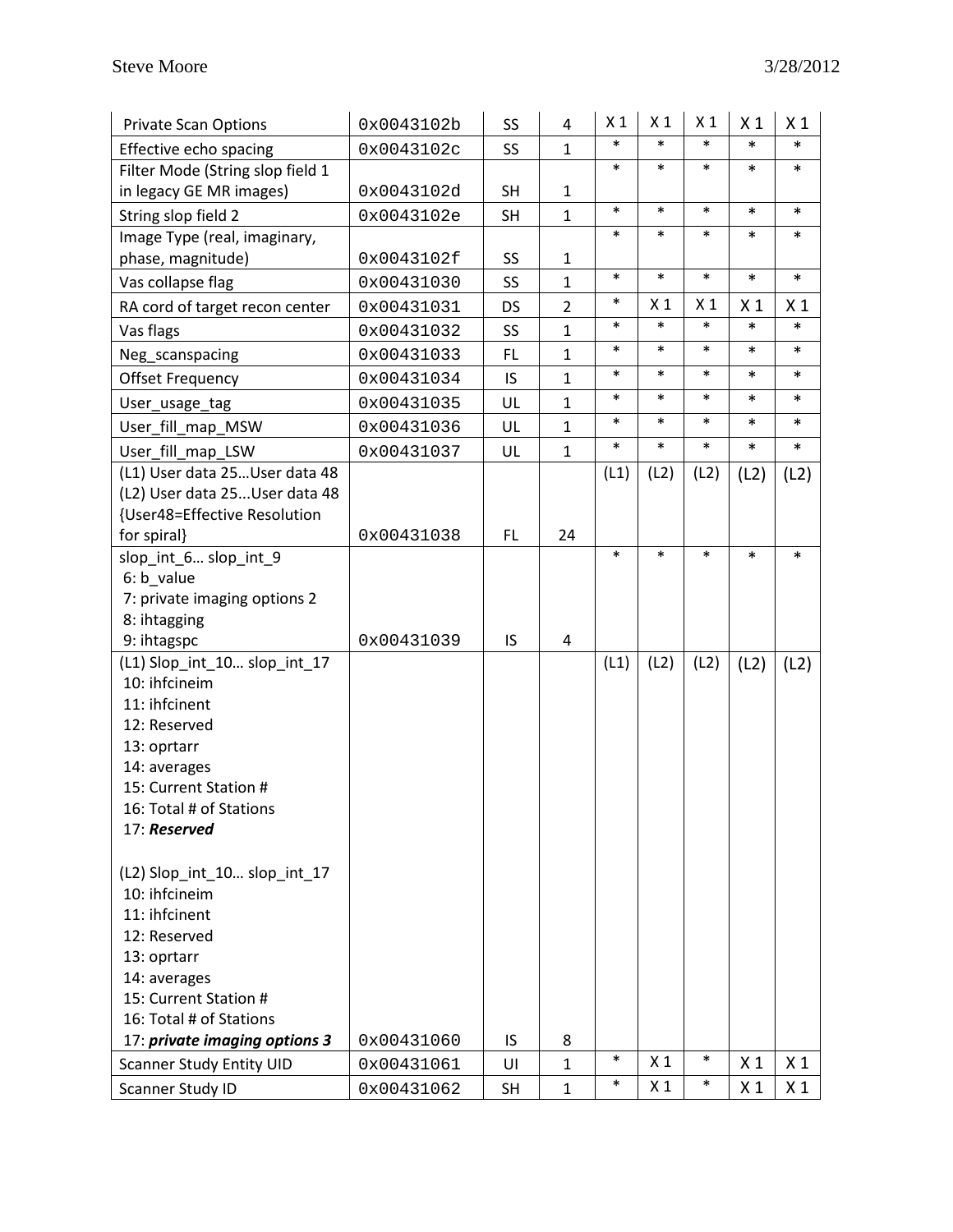| (L1) Scanner Table Entry (single<br>gradient coil systems only)<br>Scanner Table Entry + Gradient<br>Coil Selected                     |            |           |              | (L1)   | (L2)   | (L2)   | (L2)   | (L2)   |
|----------------------------------------------------------------------------------------------------------------------------------------|------------|-----------|--------------|--------|--------|--------|--------|--------|
| (L2) Scanner Table Entry (single<br>gradient coil systems only);<br>Scanner table Entry + Gradient<br>Coil Selected 1: table entry, 2: |            |           |              |        |        |        |        |        |
| table swing angle, 3: table<br>lateral offset, 4: gradient coil                                                                        |            |           |              |        |        |        |        |        |
| selected (multiple gradient                                                                                                            |            |           |              |        |        |        |        |        |
| systems only)                                                                                                                          | 0x0043106f | DS        | 3,4          |        |        |        |        |        |
| Paradigm Name                                                                                                                          | 0x00431070 | LO        | $\mathbf{1}$ | $\ast$ | $\ast$ | $\ast$ | *      | $\ast$ |
| Paradigm Description                                                                                                                   | 0x00431071 | <b>ST</b> | $\mathbf{1}$ | $\ast$ | $\ast$ | $\ast$ | *      | *      |
| Paradigm UID                                                                                                                           | 0x00431072 | UI        | $\mathbf{1}$ | $\ast$ | $\ast$ | $\ast$ | *      | $\ast$ |
| <b>Experiment Type</b>                                                                                                                 | 0x00431073 | US        | $\mathbf{1}$ | $\ast$ | $\ast$ | $\ast$ | *      | *      |
| #rest volumes                                                                                                                          | 0x00431074 | US        | $\mathbf{1}$ | $\ast$ | $\ast$ | $\ast$ | *      | $\ast$ |
| #active volumes                                                                                                                        | 0x00431075 | US        | $\mathbf{1}$ | $\ast$ | $\ast$ | $\ast$ | $\ast$ | $\ast$ |
| #dummy scans                                                                                                                           | 0x00431076 | US        | $\mathbf{1}$ | $\ast$ | $\ast$ | $\ast$ | *      | $\ast$ |
| <b>Application Name</b>                                                                                                                | 0x00431077 | <b>SH</b> | $\mathbf{1}$ | $\ast$ | $\ast$ | $\ast$ | *      | $\ast$ |
| <b>Application Version</b>                                                                                                             | 0x00431078 | <b>SH</b> | $\mathbf{1}$ | $\ast$ | $\ast$ | $\ast$ | *      | *      |
| Slices Per Volume                                                                                                                      | 0x00431079 | US        | $\mathbf{1}$ | $\ast$ | $\ast$ | $\ast$ | *      | $\ast$ |
| <b>Expected Time Points</b>                                                                                                            | 0x0043107a | US        | $\mathbf{1}$ | $\ast$ | $\ast$ | $\ast$ | *      | *      |
| <b>Regressor Values</b>                                                                                                                | 0x0043107b | FL        | $1-n$        | $\ast$ | $\ast$ | $\ast$ | *      | *      |
| Delay after slice group                                                                                                                | 0x0043107c | FL.       | $\mathbf{1}$ | $\ast$ | $\ast$ | $\ast$ | *      | $\ast$ |
| Recon mode flag word                                                                                                                   | 0x0043107d | US        | $\mathbf{1}$ | $\ast$ | $\ast$ | $\ast$ | *      | $\ast$ |
| PACC specific information                                                                                                              | 0x0043107e | LO        | $1-n$        | $\ast$ | $\ast$ | $\ast$ | $\ast$ | $\ast$ |
| (L1) Grad Shim Values<br>(L2) Reserved                                                                                                 | 0x0043107f | DS        | $1-n$        | (L1)   | (L2)   | (L2)   | (L2)   | (L2)   |
| Coil ID Data                                                                                                                           | 0x00431080 | LO        | $1 - n$      |        | $\ast$ | $\ast$ | $\ast$ | $\ast$ |
| <b>GE Coil Name</b>                                                                                                                    | 0x00431081 | LO        | $\mathbf{1}$ |        | *      | *      | $\ast$ | $\ast$ |
| <b>System Configuration</b>                                                                                                            |            |           |              |        | *      | $\ast$ | *      | $\ast$ |
| Information                                                                                                                            | 0x00431082 | LO        | $1 - n$      |        |        |        |        |        |
| <b>Asset R Factors</b>                                                                                                                 | 0x00431083 | DS        | $1 - 2$      |        | $\ast$ | $\ast$ | $\ast$ | $\ast$ |
| <b>Additional Asset Data</b>                                                                                                           | 0x00431084 | LO        | 5            |        | *      | *      | *      | $\ast$ |
| Debug Data (text format)                                                                                                               | 0x00431085 | UT        | $\mathbf{1}$ |        | $\ast$ | *      | *      | $\ast$ |
| Debug Data (binary format)                                                                                                             | 0x00431086 | OB        | $\mathbf{1}$ |        | *      | $\ast$ | $\ast$ | $\ast$ |
| (L1) Reserved                                                                                                                          |            |           |              |        | (L1)   | (L2)   | (L1)   | (L1)   |
| (L2) Software Versions Long                                                                                                            | 0x00431087 | UT        | $\mathbf{1}$ |        | $\ast$ | $\ast$ | $\ast$ | $\ast$ |
| <b>PURE Acquisition Calibration</b><br>Series UID                                                                                      | 0x00431088 | UI        | $\mathbf{1}$ |        |        |        |        |        |
| Governing Body, dB/dt, and                                                                                                             |            |           |              |        | *      | $\ast$ | *      | $\ast$ |
| SAR definition                                                                                                                         | 0x00431089 | LO        | 3            |        |        |        |        |        |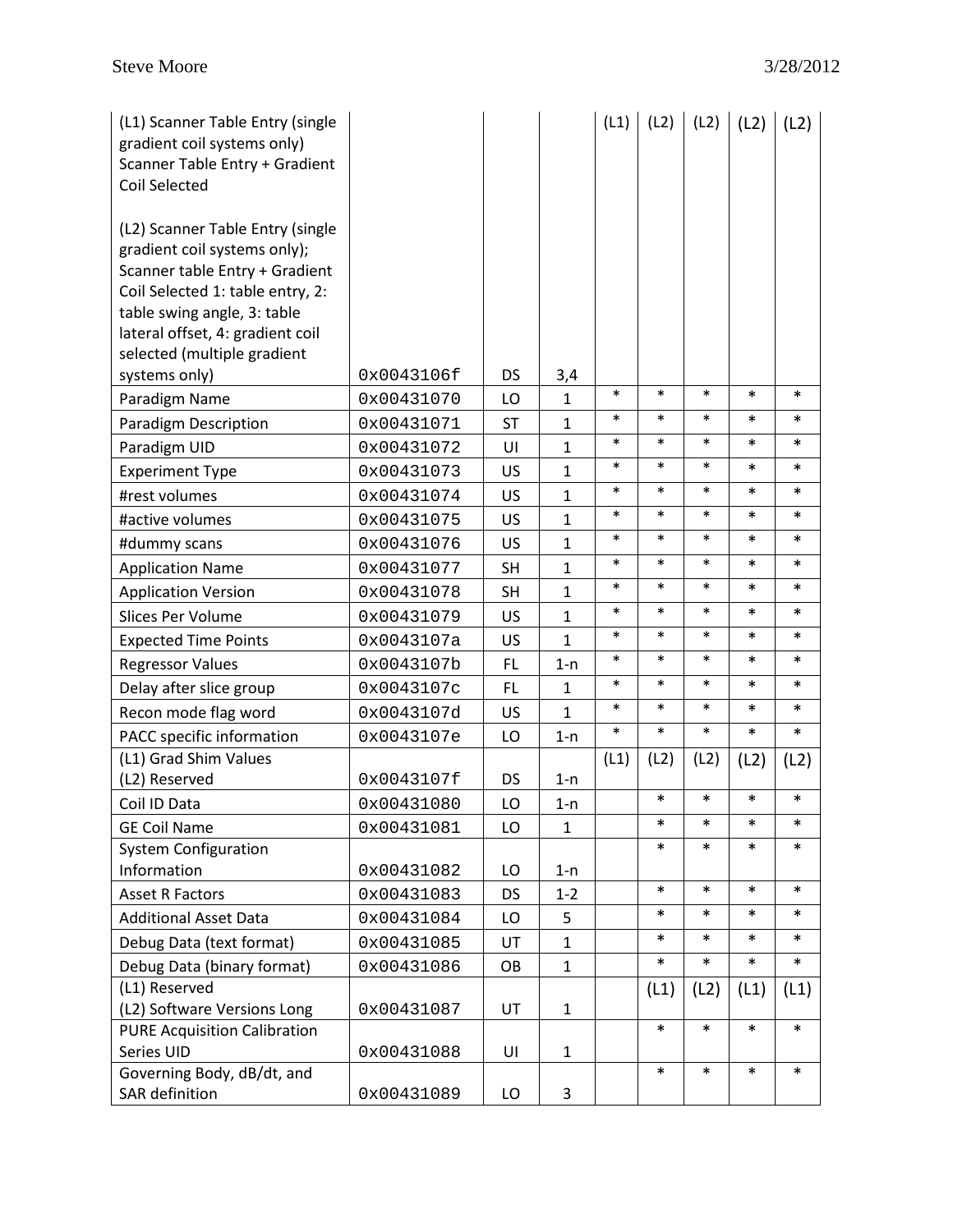| Private In-Plane Phase               |            |           |              | $\ast$ | $\ast$ | $\ast$ | $\ast$ |
|--------------------------------------|------------|-----------|--------------|--------|--------|--------|--------|
| <b>Encoding Direction</b>            | 0x0043108a | <b>CS</b> | $\mathbf{1}$ |        |        |        |        |
| <b>FMRI Binary Data Block</b>        | 0x0043108b | OB        | $\mathbf{1}$ | $\ast$ |        | $\ast$ | $\ast$ |
| <b>Voxel Location</b>                | 0x0043108c | <b>DS</b> | 6            | $\ast$ |        | $\ast$ | $\ast$ |
| <b>SAT Band Locations</b>            | 0x0043108d | DS        | 7n           | $\ast$ |        | $\ast$ | $\ast$ |
| <b>Spectro Prescan Values</b>        | 0x0043108e | <b>DS</b> | 3            | $\ast$ |        | $\ast$ | $\ast$ |
| <b>Spectro Parameters</b>            | 0x0043018f | DS        | 3            | $\ast$ |        | $\ast$ | $\ast$ |
| <b>SAR Definition</b>                | 0x00431090 | LO        | $1 - n$      | $\ast$ | $\ast$ | $\ast$ | $\ast$ |
| <b>SAR</b> value                     | 0x00431091 | <b>DS</b> | $1 - n$      | $\ast$ | $\ast$ | $\ast$ | $\ast$ |
| Image Error Text                     | 0x00431092 | LO        | $\mathbf{1}$ | $\ast$ | $\ast$ | $\ast$ | $\ast$ |
| <b>Spectro Quantitation Values</b>   | 0x00431093 | <b>DS</b> | $1 - n$      | $\ast$ |        | $\ast$ | $\ast$ |
| <b>Spectro Ratio Values</b>          | 0x00431094 | <b>DS</b> | $1-n$        | $\ast$ |        | $\ast$ | $\ast$ |
| <b>Prescan Reuse String</b>          | 0x00431095 | LO        | $\mathbf{1}$ | $\ast$ |        | $\ast$ | $\ast$ |
| <b>Content Qualification</b>         | 0x00431096 | <b>CS</b> | $\mathbf{1}$ | $\ast$ | $\ast$ | $\ast$ | $\ast$ |
| Image Filtering Parameters           | 0x00431097 | LO        | 8            | $\ast$ | $\ast$ | $\ast$ | $\ast$ |
| <b>ASSET Acquisition Calibration</b> |            |           |              | *      | $\ast$ | $\ast$ | $\ast$ |
| Series UID                           | 0x00431098 | UI        | 1            |        |        |        |        |
| <b>Extended Options</b>              | 0x00431099 | LO        | $1 - n$      | $\ast$ | $\ast$ | $\ast$ | $\ast$ |
| <b>Rx Stack Identification</b>       | 0x0043109a | IS        | 1            | $\ast$ |        | $\ast$ | $\ast$ |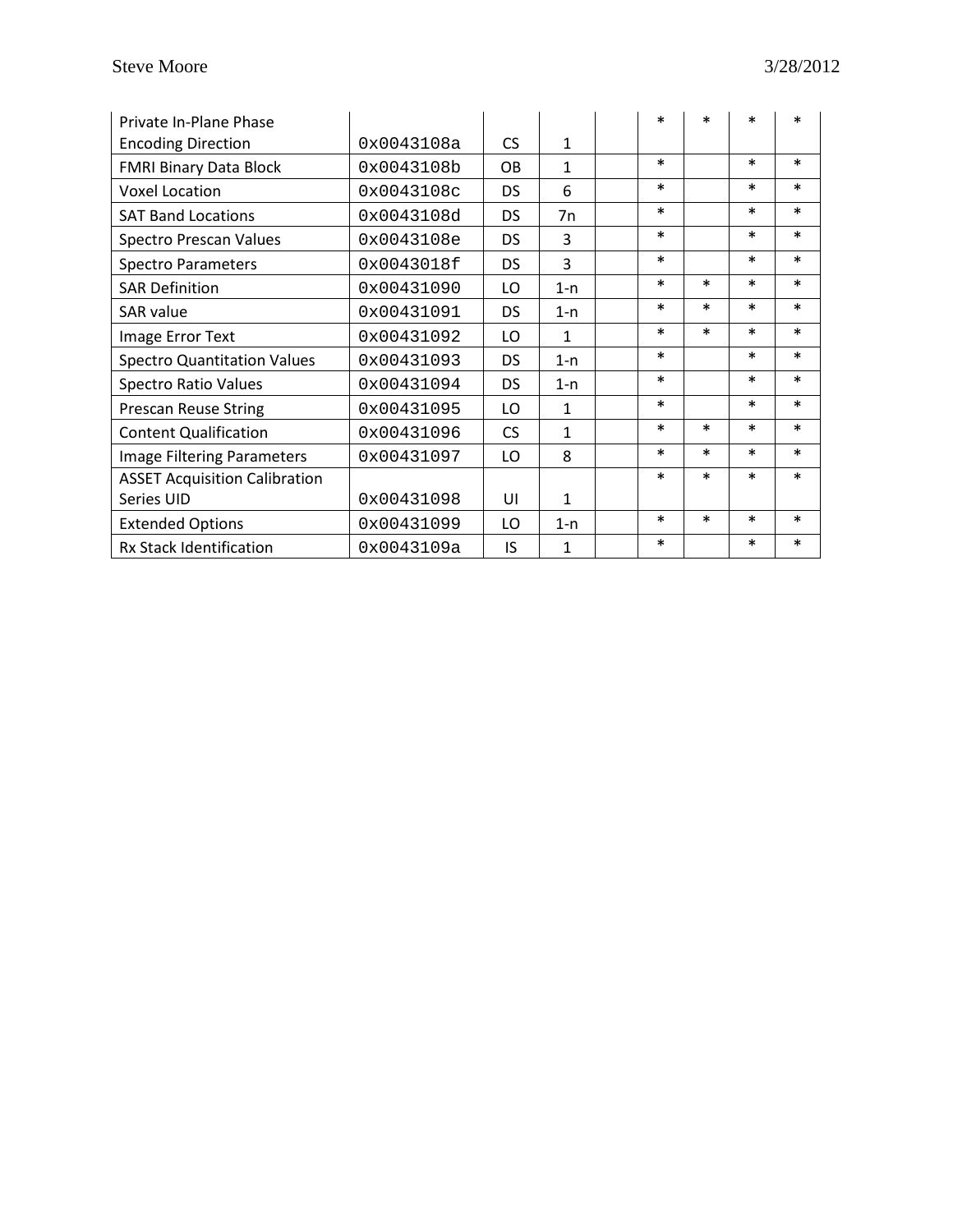#### **BrainWave: 1.2.840.113819.3**

|                                        |            |           |              | EXCITE 3T/1.5T (11.0) | EXCITE 1.5T (11.1) | Signa EXCITE HD Ovation(12.0) | Signa HDx 3.0T/1.5T (14.0) | Signa HDx 3.0T/1.5T (14.0) DOC0099380<br>Rev. |
|----------------------------------------|------------|-----------|--------------|-----------------------|--------------------|-------------------------------|----------------------------|-----------------------------------------------|
| <b>Private Creator ID</b>              | 0x20010010 | LO        | $\mathbf 1$  | $\ast$                | $\ast$             | $\ast$                        | *                          | $\ast$                                        |
| DICOM Implementation UID               | 0x20011010 | UI        | $\mathbf{1}$ | $\ast$<br>$\ast$      | $\ast$<br>$\ast$   | $\ast$<br>$\ast$              | *                          | *                                             |
| <b>DICOM Implementation</b><br>Version | 0x10011011 | <b>SH</b> | $\mathbf{1}$ |                       |                    |                               | $\ast$                     | *                                             |
| Within-DICOM-Implementation            |            |           |              | $\ast$                | $\ast$             | $\ast$                        | *                          | *                                             |
| SOP Instance UID                       | 0x20011012 | UI        | $\mathbf{1}$ |                       |                    |                               |                            |                                               |
| <b>Application Name</b>                | 0x20011013 | <b>SH</b> | $\mathbf{1}$ | $\ast$                | $\ast$             | $\ast$                        | *                          | *                                             |
| <b>Application Version</b>             | 0x20011014 | <b>SH</b> | $\mathbf{1}$ | $\ast$                | $\ast$             | $\ast$                        | $\ast$                     | $\ast$                                        |
| <b>Compatibility Version</b>           | 0x20011015 | <b>SH</b> | $\mathbf{1}$ |                       | *                  |                               | *                          | *                                             |
| <b>Referenced Series UID</b>           | 0x20011021 | UI        | $1 - n$      | $\ast$                | $\ast$             | $\ast$                        | *                          | *                                             |
| Number of Objects Averaged             | 0x20011031 | US        | $\mathbf{1}$ | $\ast$                | $\ast$             | $\ast$                        | *                          | *                                             |
| Number of Expected Time                |            |           |              | $\ast$                | $\ast$             | $\ast$                        | *                          | $\ast$                                        |
| Points                                 | 0x20011041 | US        | $\mathbf{1}$ |                       |                    |                               |                            |                                               |
| Number of Slices Per Volume            | 0x20011051 | US        | $\mathbf{1}$ | $\ast$                | $\ast$             | $\ast$                        | *                          | *                                             |
| <b>BW Image Type</b>                   | 0x20011060 | US        | $\mathbf{1}$ |                       | *                  |                               | *                          | *                                             |
| <b>Experiment Type</b>                 | 0x20011061 | US        | $\mathbf{1}$ | $\ast$                | $\ast$             | $\ast$                        | $\ast$                     | $\ast$                                        |
| Paradigm UID                           | 0x20011071 | UI        | 1            | $\ast$                | $\ast$             | $\ast$                        | *                          | $\ast$                                        |
| Paradigm Name                          | 0x20011072 | LO        | $\mathbf{1}$ | $\ast$                | $\ast$             | $\ast$                        | *                          | *                                             |
| <b>Paradigm Description</b>            | 0x20011073 | <b>ST</b> | $\mathbf{1}$ | $\ast$                | $\ast$             | $\ast$                        | *                          | *                                             |
| Contrast                               | 0x20011080 | OB        | 1            |                       | *                  |                               | $\ast$                     | $\ast$                                        |
| <b>Regressor Values</b>                | 0x20011081 | FL.       | $1 - n$      | $\ast$                | $\ast$             | $\ast$                        | *                          | $\ast$                                        |
| Number of Degrees of Freedom           | 0x20011086 | US        | 1            | $\ast$                | $\ast$             | $\ast$                        | *                          | *                                             |
| Z Threshold                            | 0x2001108a | FL.       | $\mathbf{1}$ | $\ast$                | $\ast$             | $\ast$                        | *                          | *                                             |
| p Threshold                            | 0x2001108b | FL        | $\mathbf{1}$ | $\ast$                | $\ast$             | $\ast$                        | *                          | *                                             |
| <b>Motion Parameters</b>               | 0x200110a0 | <b>FL</b> | $1-n$        |                       | $\ast$             |                               | *                          | *                                             |
| <b>Registration Parameters</b>         | 0x200110a1 | FL        | $1-n$        |                       | $\ast$             |                               | $\ast$                     | $\ast$                                        |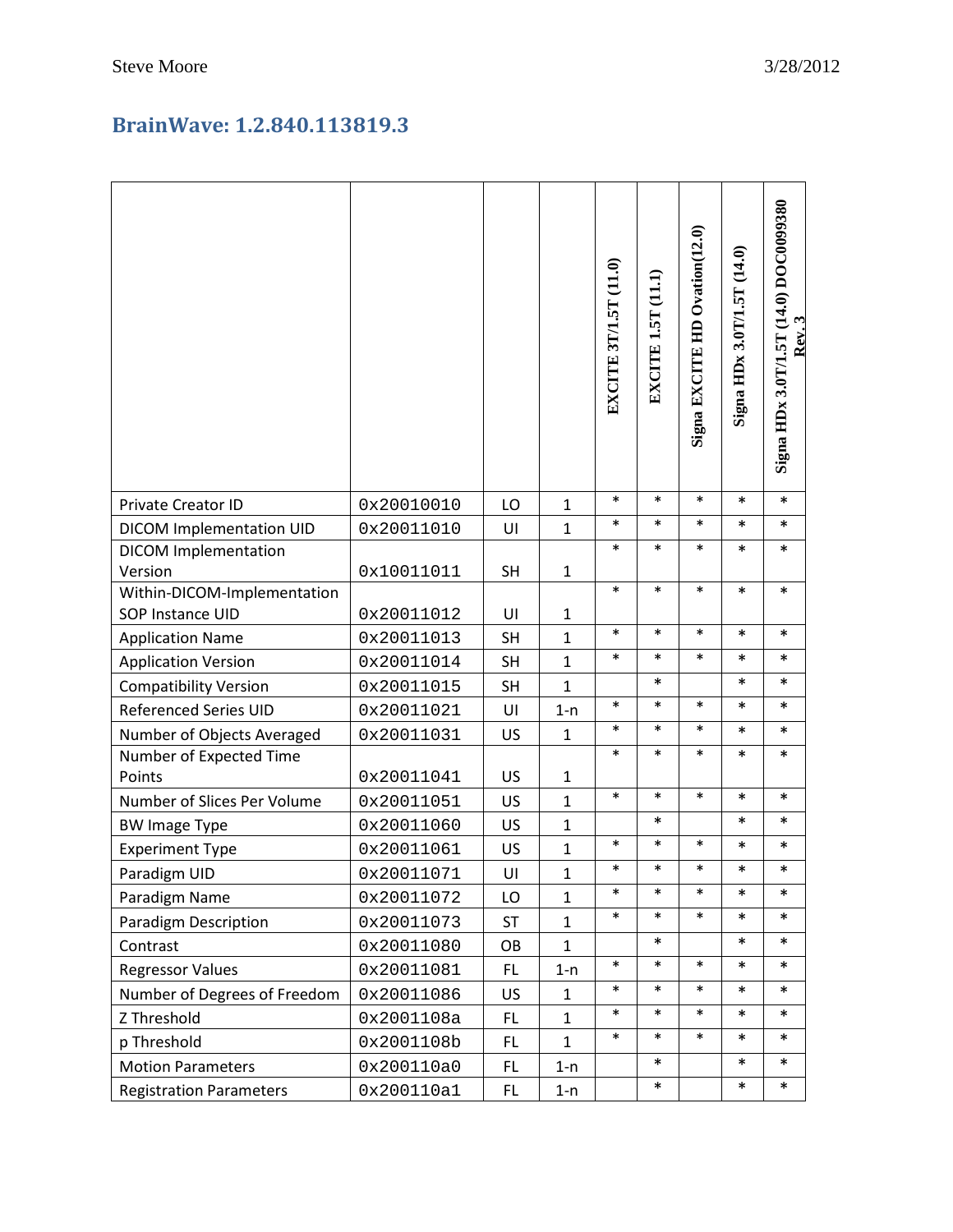| Subject Data          | 0x200110a2 |    | 1-n | *      | ж | $\ast$ |
|-----------------------|------------|----|-----|--------|---|--------|
| <b>DTI Parameters</b> | 0x200110b0 | OВ |     | *      |   | *      |
| Paradigm Info         | 0x200110c0 | OB |     | $\ast$ |   | *      |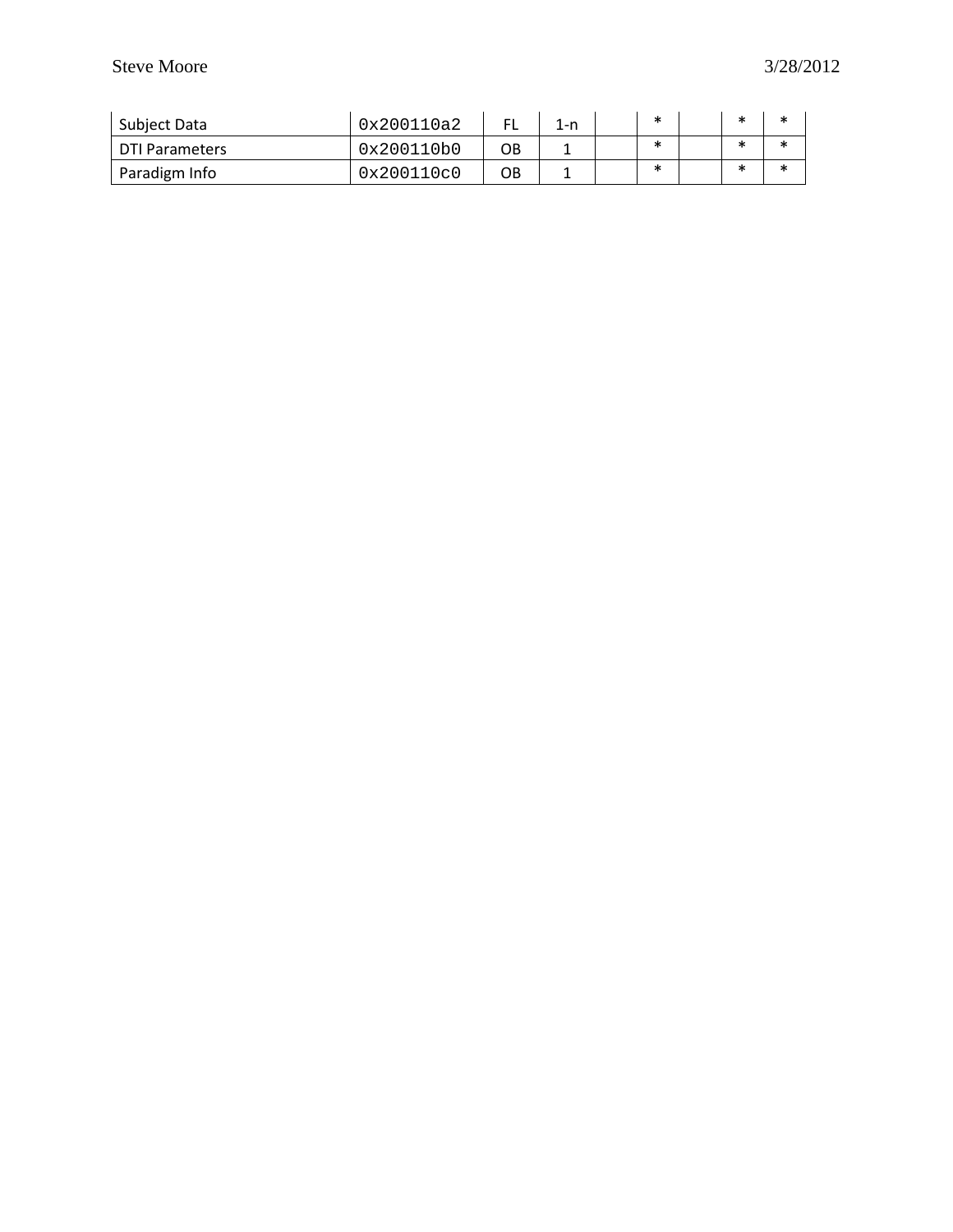## **GEMS\_MR\_RAW\_01**

|                                |            |           |              | EXCITE 3T/1.5T (11.0) | EXCITE 1.5T (11.1) | Signa EXCITE HD Ovation(12.0) | Signa HDx 3.0T/1.5T (14.0) | Signa HDx 3.0T/1.5T (14.0)<br>$\mathbf{\hat{z}}$<br><b>DOC0099380 Rev.</b> |
|--------------------------------|------------|-----------|--------------|-----------------------|--------------------|-------------------------------|----------------------------|----------------------------------------------------------------------------|
| <b>GEHC Private Creator ID</b> | 0x70010010 | LO        | $\mathbf{1}$ | $\ast$                | $\ast$             | $\ast$                        | $\ast$                     | $\ast$                                                                     |
| rdb_hdr_rec                    | 0x70011001 | OB        | $\mathbf{1}$ | $\ast$                | $\ast$             | $\ast$                        | $\ast$                     | $\ast$                                                                     |
| rdb_hdr_per_pass_tab           | 0x70011002 | OB        | $\mathbf{1}$ | $\ast$                | $\ast$             | $\ast$                        | $\ast$                     | $\ast$                                                                     |
| rdr_hdr_unlock_raw             | 0x70011003 | <b>OB</b> | $\mathbf{1}$ | $\ast$                | $\ast$             | $\ast$                        | $\ast$                     | $\ast$                                                                     |
| rdb_hdr_data_acq_tab           | 0x70011004 | OB        | $\mathbf{1}$ | $\ast$                | $\ast$             | $\ast$                        | *                          | $\ast$                                                                     |
| rdb_hdr_nex_tab                | 0x70011005 | OB        | $\mathbf{1}$ | $\ast$                | $\ast$             | $\ast$                        | $\ast$                     | $\ast$                                                                     |
| rdb_hdr_nex_abort_tab          | 0x70011006 | OB        | $\mathbf{1}$ | $\ast$                | $\ast$             | $\ast$                        | $\ast$                     | $\ast$                                                                     |
| rdb_hdr_tool                   | 0x70011007 | OB        | $\mathbf{1}$ | $\ast$                | $\ast$             | $\ast$                        | $\ast$                     | $\ast$                                                                     |
| rdb_raw_data                   | 0x70011008 | OB        | $\mathbf{1}$ | $\ast$                | $\ast$             | $\ast$                        | $\ast$                     | $\ast$                                                                     |
| SSP save                       | 0x70011009 | OB        | $\mathbf{1}$ | $\ast$                | $\ast$             | $\ast$                        | $\ast$                     | $\ast$                                                                     |
| <b>UDA</b> save                | 0x7001100a | OB        | $\mathbf{1}$ | $\ast$                | $\ast$             | $\ast$                        | $\ast$                     | $\ast$                                                                     |
| rdb chemsat data               | 0x7001100b | OB        | $\mathbf{1}$ |                       | *                  |                               | *                          | $\ast$                                                                     |